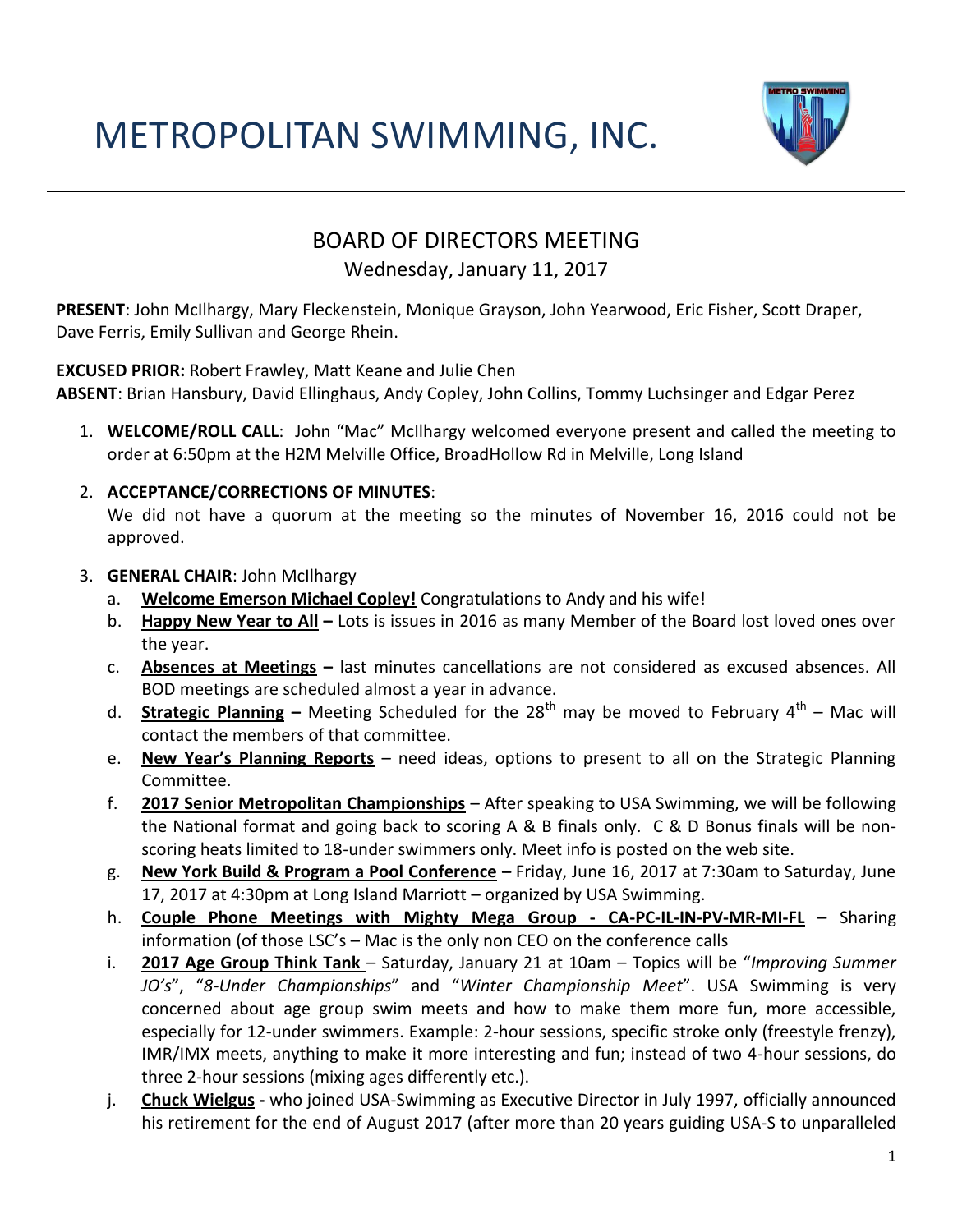achievement within the Olympic movement). We all wish him well.

k. **Policies and Procedures Update** – we absolutely need to finalize the Manual as soon as possible. They have not been updated for a long time! All the By-Law issues in P&P Manual must be removed – P&P have to do with the Wet side of swimming while the By-Laws deal with the Dry side.

#### 4. **TREASURER'S REPORT**: George Rhein

- a. Hard copies of George's reports were available to all at the meeting:
- b. George went over the **Balance Sheet** (as of January 11, 2017) Assets & Liability and Equity.
- c. **Profit and Loss** (September 1, 2016 January 11, 2017) was also available for review.
- d. **Budget to Actual** (January 1, 2017)

#### 5. **FINANCE VICE-CHAIR REPORT**: Julie Chen

- a. Julie was in Taiwan to take care of family matters. Her 32-pages report is attached to this file.
- b. Metro still requests 2 signatures for all checks issued by the Office.
- c. Mac will schedule a meeting between Julie, George, Office Manager (Mary), and Mac.
- d. One of the top priority issues is to have an external audit. Mac would like Julie to be in charge of this. Long discussion followed on the subject.
- e. Julie also wants to review the investments.

#### 6. **ADMINISTRATIVE VICE CHAIRS**: Eric Fisher and Scott Draper

- a. Len Galluzzi Scholarship we probably should set up a separate account for donations to this new scholarship. Mary explained to all how the Joe Stetz Scholarship line item is set up in Quick Book.
- b. Donations to the Len Galluzzi Fund should be sent to the office and made payable to Len Galluzzi Scholarship Fund and Metropolitan Swimming.
- c. Meet reports are coming in and the online forms are a real help as almost all reports are being emailed and fees are charged on credit cards. Mary added that because more and more people and teams are paying with credit cards, MR is taking a hit on the fees so most LSC's tax an added fee for CC payments (2.5 to 3%) – Fees will need to be adjusted due to CC fees (especially for meets on OME). Discussion followed on this. We may need to add a "*Service Fee*". Another way would be to pay through PayPal.

#### 7. **SENIOR CO-CHAIRS**: John Collins and Dave Ferris

- a. John Collins was unable to attend the meeting.
- b. Dave is asking for a separate category for Top Times on the web site- LSC's TOP 16 OPEN. This can be done by going through the SWIMS Database (at this time, our Top 25 come from Team Manager so that all 25's for 8-under swimmers are included). TOP 25 for Age Group should really go down to Top 16 (not top 25).
- c. Records for 15-16 Metro Swimmers we never kept those records an email will be sent to Dom Boccio and Gerri Stepanek who volunteered to help on the Records.
- d. Senior Mets ways to make it a real "Shave/Taper Meet" in Metro. May be needed to be held at a different time so teams would attend ready to swim! Dave and John would love to hear from coaches about ways to make Senior Mets more attractive to all. December is hard because teams love to do travel out of LSC to a taper/shave meet at that time. Long discussion followed.
- e. Coaches need to pump up their swimmers when they go to meets … Lets all try to beat such or such team! This works!!! If we tried to have Metro's fastest swimmers compete together at a meet, it would be a GREAT and FAST meet!!! But how to do that???
- f. Discussion on when teams attend shaved 'tapered meets! In addition, teams love to go to away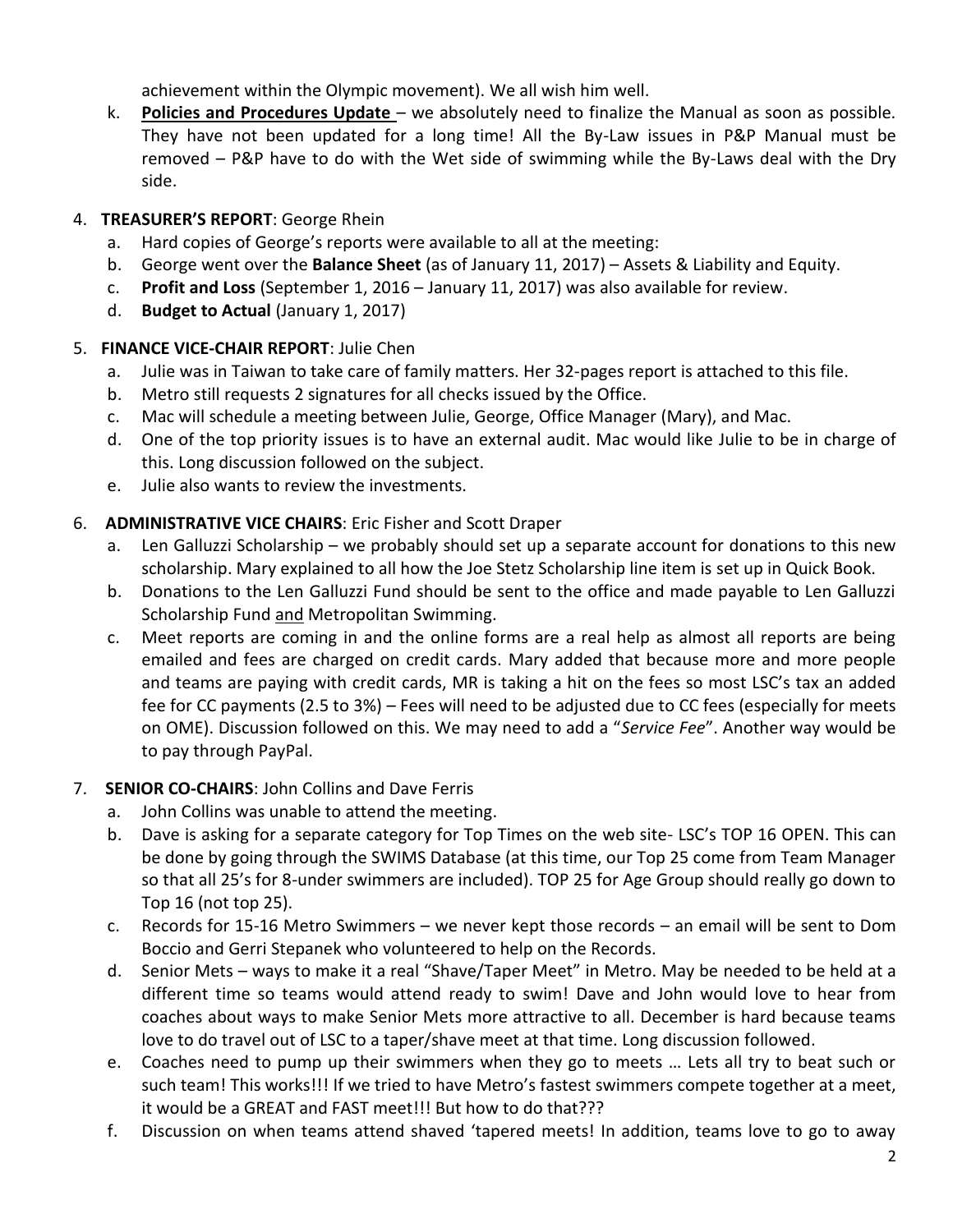meets!!!

g. Mac added that Janet Evans Invitational is open for a taker … does Metro want to take it over?

#### 8. **AGE GROUP CO-CHAIRS**: Andrew Copley

- a. Andrew was unable to attend the meeting.
- b. See # 3.i above for info.

#### 9. **ATHLETES REPRESENTATIVES**: Emily Sullivan

- a. Matt Keane, Robert Frawley and Tommy Luchsinger were unable to attend the meeting.
- b. Application form for the new Junior Athlete Representative is available on the Metro Web site. All applications are due no later than February 10, 2017 – it should be sent to Emily and matt but also to the Administrative Vice Chairs.
- c. Reminders to the athletes to make sure the suits they wear at competitions are approved by USA-S.

#### 10. **OFFICIALS:** Mark Amodio

- a. Mark was not in attendance at this meeting.
- b. There are 7 meets being held the weekend of January 13-16 Lots of officials are needed to have a full staff at all meets!

#### 11. **NATIONAL TIMES VERIFICATION /TOP 10**: Monique Grayson

- a. Not much at this time.
- b. High school sections are sending their Requests for Observation (Form B) which **MUST** be received at least 10-15 days **BEFORE** the meet!

#### 12. **COACHES CHAIR**: John Yearwood

- a. Need a Think Tank to talk about our Senior Championships
- b. Many coaches wants to be more involved
- c. The Board positions should be cultivating their committees and add new board members but they need to understand that there will be work to do!
- d. **Coach of the Year Voting** most of the time it's a popularity contest!!!! All votes should be going to a neutral email address (like for the athletes).
- e. We need to do something different like "*Coach of a 1 st time National Swimmer*" or "*Young Age Group Coach*" and/or change the criteria for the nominations!
- f. Recognition Gold Medal (Bronze or Silver Clubs) Record breakers
- g. **WE NEED TO RECOGNIZE and REWARD EXCELLENCE IN METRO!!!** VCC Gold Medal Clubs etc
- h. Metro Record Breakers are now posted on the man page of the web Site!

#### 13. **TECHNICAL PLANNING**: David Ellinghaus

- a. David was unable to attend the meeting!
- b. The Long Course Season Bid Information went out and is up on the website!
- c. Andy Copley is looking into having Summer JO's going Trials/Finals

#### 14. **OFFICE MANAGER**: Mary Fleckenstein

a. Registration numbers are up from last year at this time. Officials/other reflect moving many admin. officials to the official category this year.

**Registration ending 2016**

11,125 athletes 131 other non-athlete 663 coaches

#### **Registration as of January 11, 2017**

10,441 athletes 85 other non-athletes 556 coaches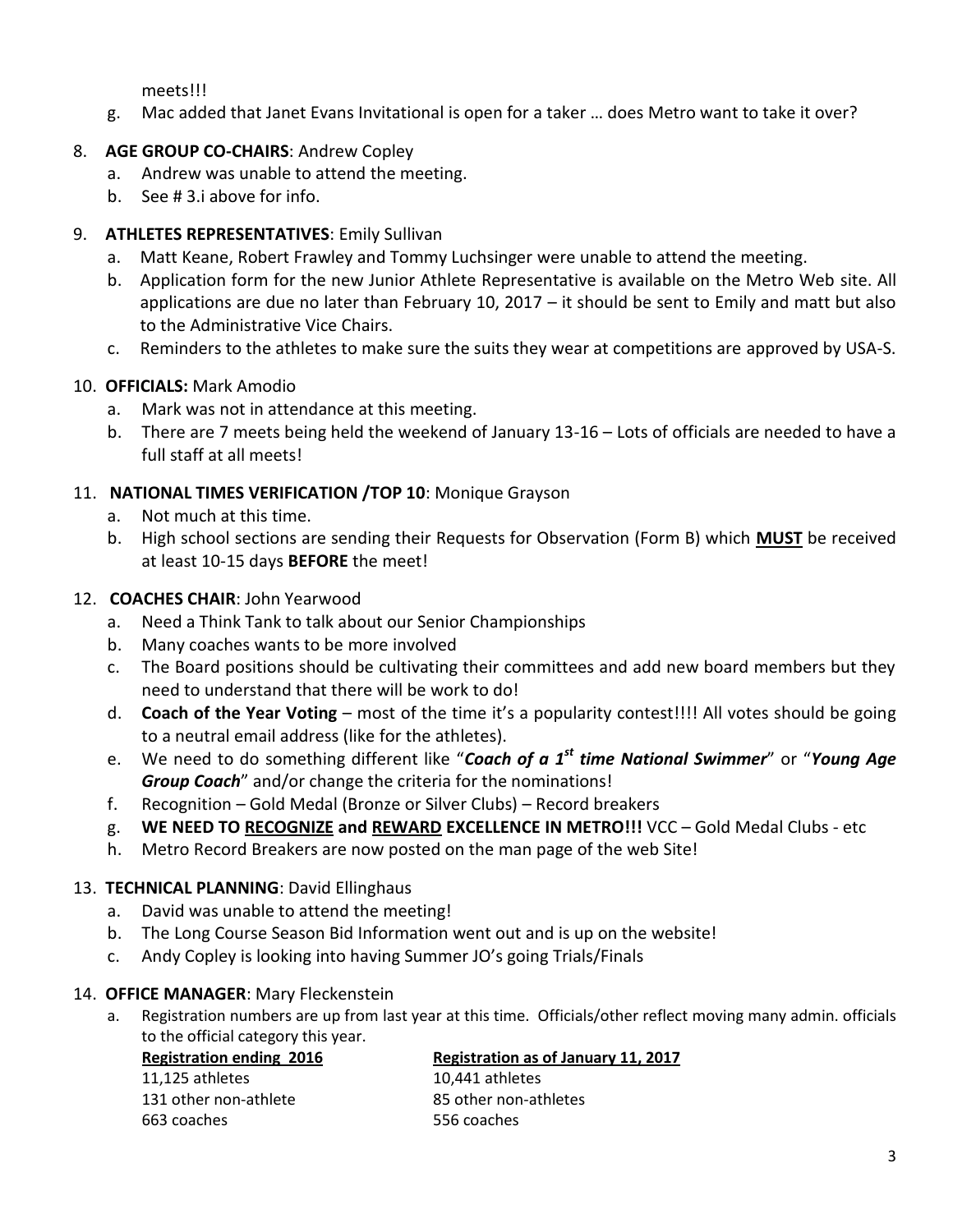385 officials Total 12,354 registered members 91 registered clubs

366 officials 11,376 registered members 85 registered clubs/organizations

- b. Clubs numbers are down due to several reasons 4 clubs combined into 2. A few clubs were planning to be combined, which d not happened. They are in the process of getting the club applications in now. There are several college teams that have not yet renewed.
- c. **Coaches still not getting their certifications in on time**. They receive an email generated by USA Swimming reminding them they have 30 days. Many calls and emails the day/night before or during a meet. Not sure how to make it any clearer to coaches that if a certification is expired they can **NOT** be on a pool deck in any capacity. Also, Clubs/Coaches not using their club portals to see what is needed. Deck Pass is also available to coaches to see their certifications. Should not need to call the office and ask "What do my coaches need"
- d. Also, **officials/meet directors not checking credentials on deck**. Coaches with expired certifications are allowed on deck. Referees and meet directors are not allowed to accept an updated certification if the coaches card is expired. The coach must submit to the office and the certification must be entered in the database. DECK PASS is live  $-$  if it is not on deck pass it has not been entered. Coaches can also print a temporary card from deck pass. There are no excuses for coaches not to have proof of membership and certification. **This is a huge liability for Metropolitan Swimming AND the Host Team.**
- e. Reminder that we no longer print official's cards they must print their certification card from OTS and deck pass on the computer. Meet personnel are reminded that deck pass on the phone is acceptable form of proof of membership – as long as it is live!
- f. Reminder that Coaches Safety Training online certificate must be submitted with a current approved lifeguard certificate or a skills sheet.
- g. Recons getting a little better but still need to work on having teams update and rebuild ID#'s. They need to let any meet director know when something has been updated or it will appear on next meet. Legal names must be used. If you send a change for a spelling of a name of a registered swimmer – just email the info, otherwise it creates a new swimmer!!!
- h. Clubs responded well to the addition of drone statement to meet announcements waiting on only a few updates at this time
- i. Website has had no major issues. Peter has done a great job getting things posted in a timely manner.
- j. It would be helpful when emails go out that responses are sent. Even if there are no objections an acknowledgment is good.
- k. New York City Parks conference call set up in February METRO, NYCP and USA Swimming long talk about this subject

#### 15. **OLD BUSINESS**:

No Old Business that was not mentioned before during the meeting.

#### 16. **NEW BUSINESS**:

No New Business at this time!

#### **Next BOD Meeting – Wednesday, March 8, 2017 at 6:30pm at Lehman College APEX.**

A motion to adjourn the meeting was made, seconded and approved by all. Motion carries. Meeting adjourned at 8:15pm.

Respectfully submitted by Monique Grayson January 22, 2017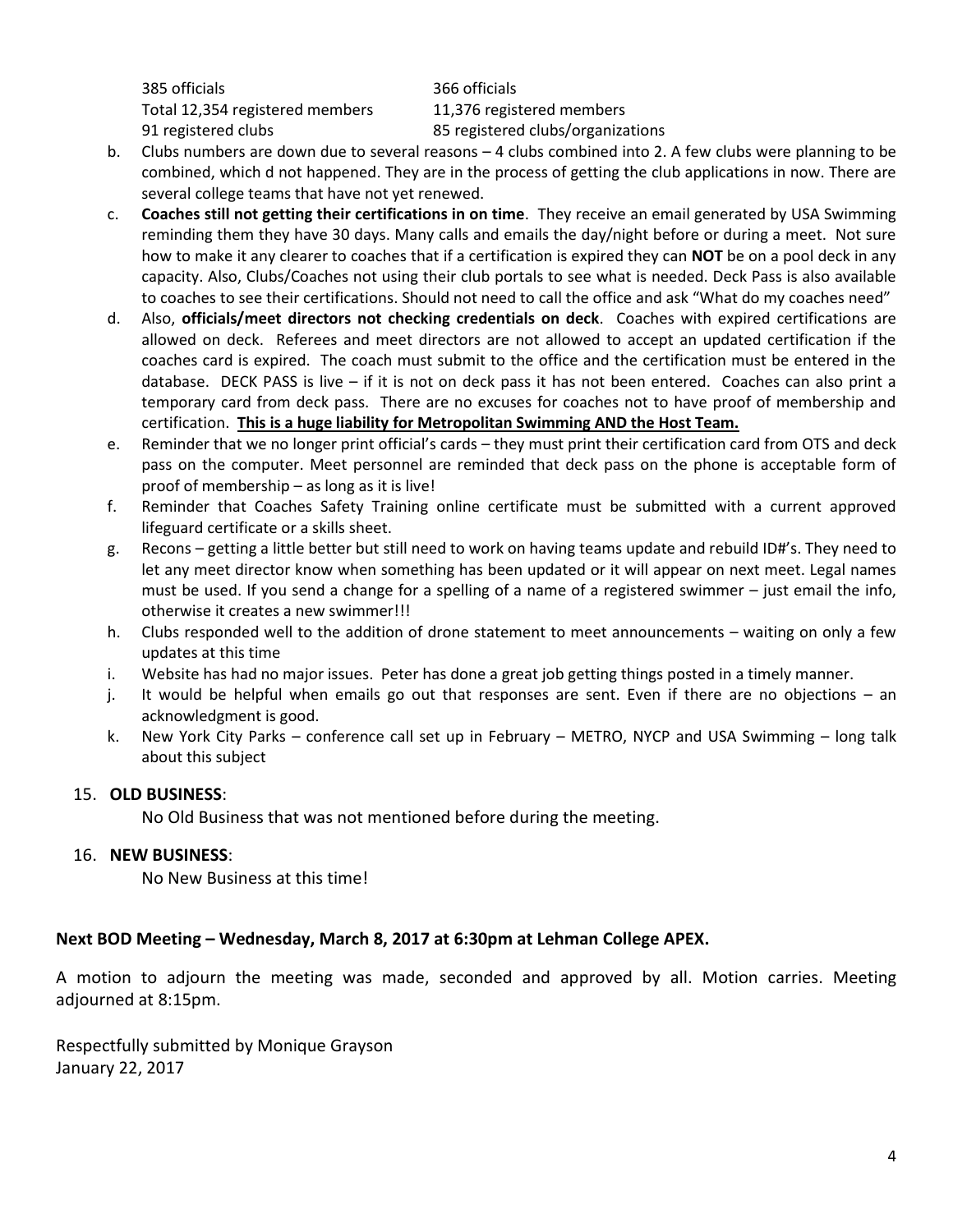## Metropolitan Swimming LSCFinance Vice Chair Report

Julie ChenJanuary 11, 2017 Board Meeting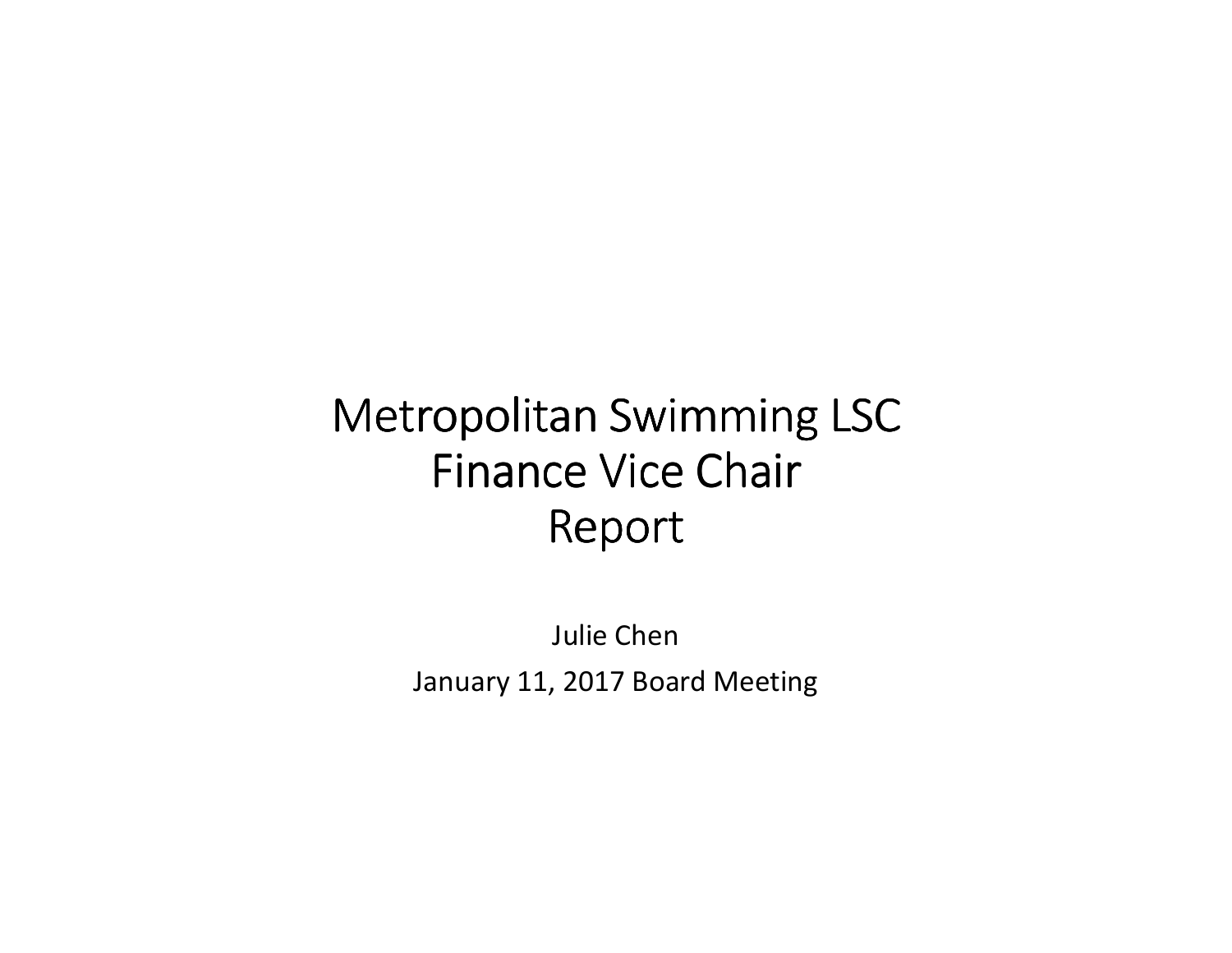### Report Summary

### • **Old Business/Open Action Items:**

- Continue Working on Improving Budget Transparency
	- 'Still' Waiting to Meet with Treasurer periodic audio/video conference call(s) possible?
	- In Need of Additional Assistance/Support any volunteer(s)?
		- Skill set Needed: (will train if willing to learn)
			- Data Analysis
			- MS Office Suite including MS Access

### • **New Business Items:**

- Closer Look at Finance and Treasury Functions Defined by the Metro LSC By-Laws
- Identify Enhancements
- Recommendations
	- Corrective Actions to Meet Compliance with By-Laws
	- Improve Verbiage in By-Laws to Strengthen Internal Controls
	- Add Best Practices for Finance and Treasury Functions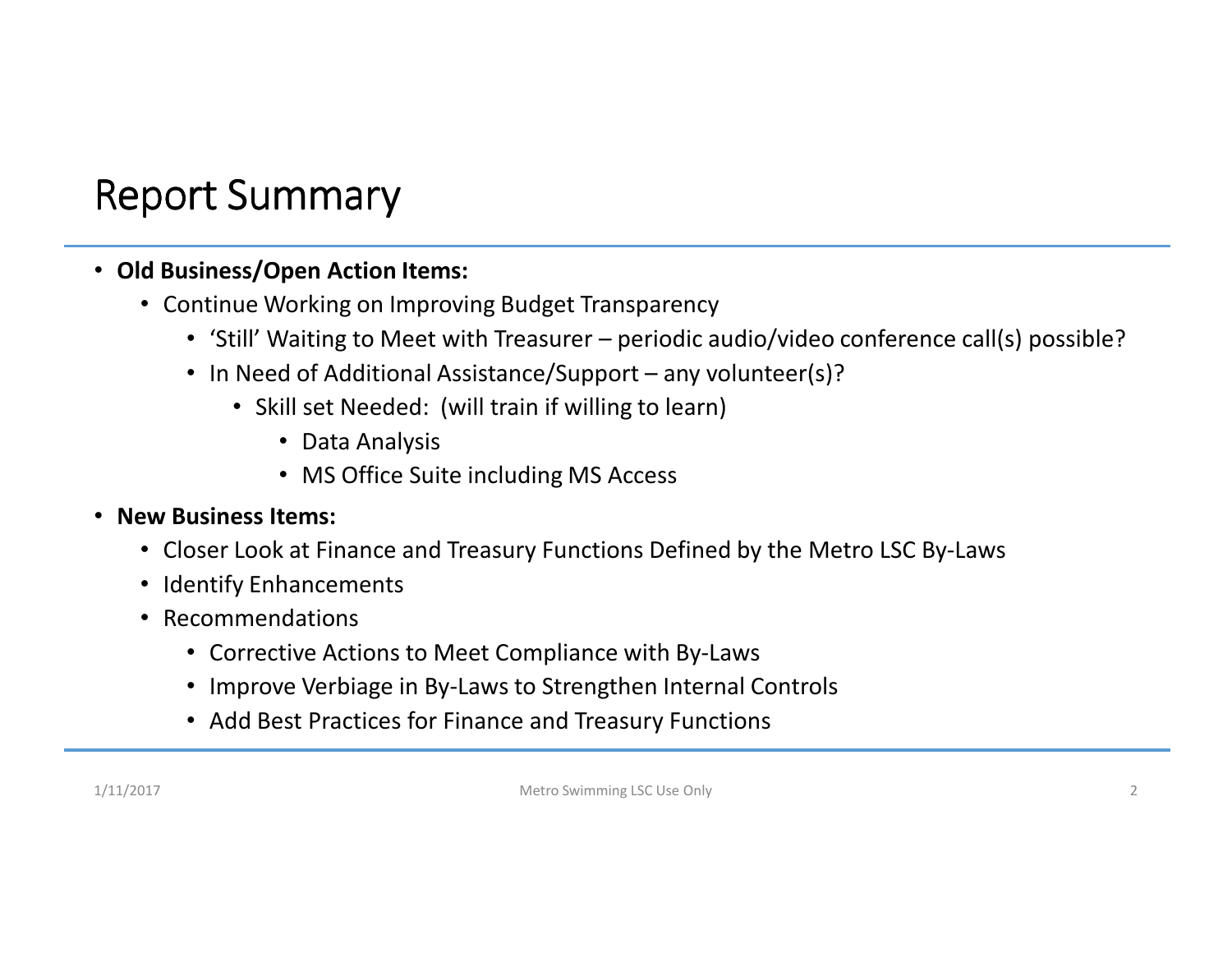A Closer Look at Finance and Treasury FunctionsDefined in the Metropolitan Swimming By-Laws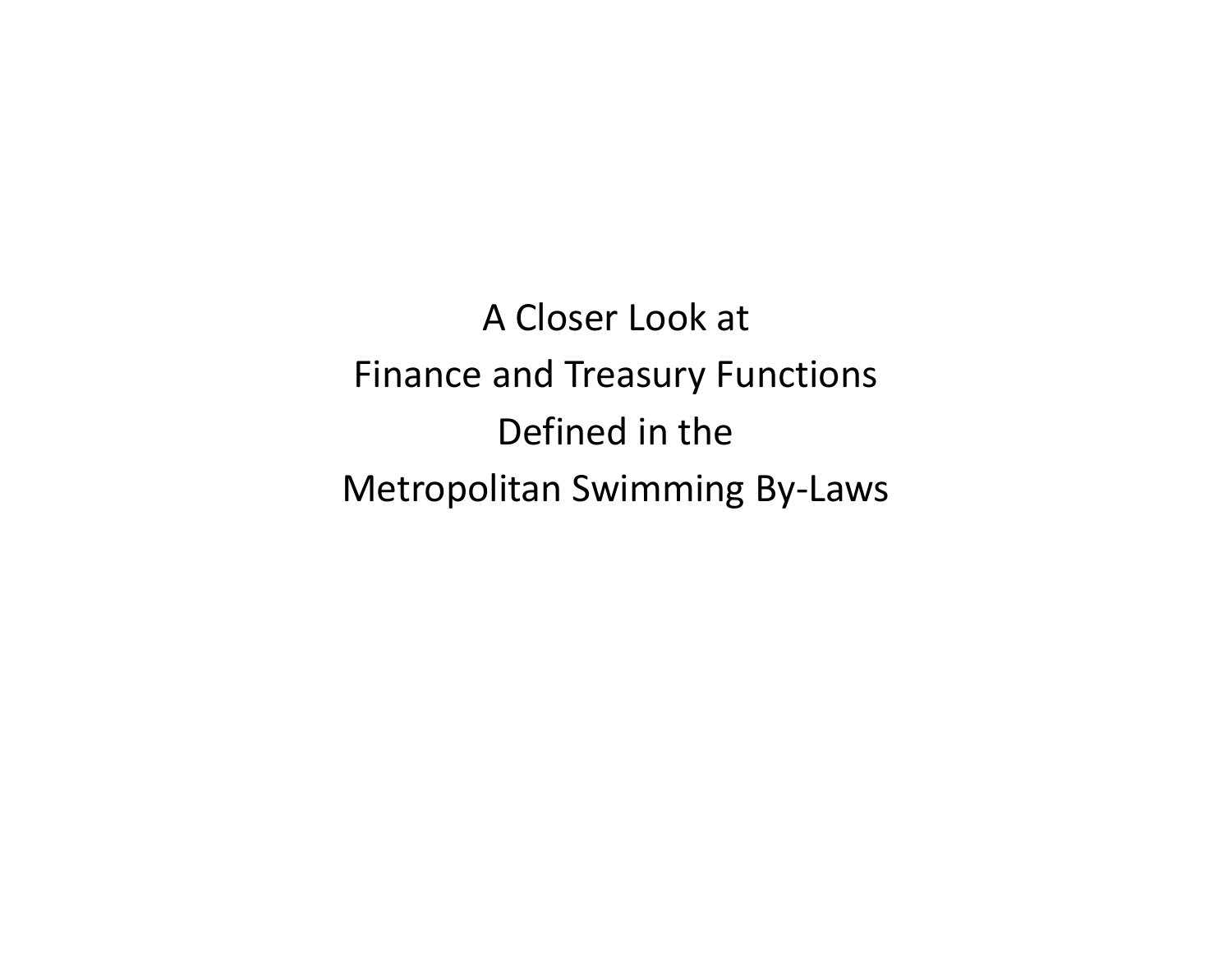## By-Law Section 606.7.3<br>-Roles and Responsibilities of Treasurer

Member of the Executive Committee

The Treasurer shall be the principal receiving and disbursing officer of Metro.

Except as otherwise directed by the Finance Vice-Chair and Finance Committee or the Board of Directors, the Treasurer shall receive all moneys, incomes, fees and other receipts of Metro and pay all bills, salaries, expenses and other disbursements approved by an authorized officer, committee Chair, coordinator, the Budget and Finance Committee, the Board of Directors or the House of Delegates, or required to be paidpursuant to Section.603.9. When authorized by the Board of Directors, income and expenses may be received and paid by a division, officer, committee or coordinator, provided that the division, officer, committee or coordinator promptly submits to the Treasurer an itemized report, duly attested by the division, officer, committee Chair or coordinator and either within the approved budget of such division, officer, committee or coordinator, or authorized by the Board of Directors or the House of Delegates.

The Treasurer shall be <sup>a</sup> member of the Finance Committee but may not be its Chair.

The Treasurer shall issue <sup>a</sup> monthly report listing the current budget variances by line item, all receipts, all expenditures and the current fund and account balances for the month and the preceding month and for the fiscal year to date, together with such other items as the Finance Committee, the General Chair or the Board of Directors may direct.

The treasurer shall also provide current monthly bank statements to the General Chair.

1/11/2017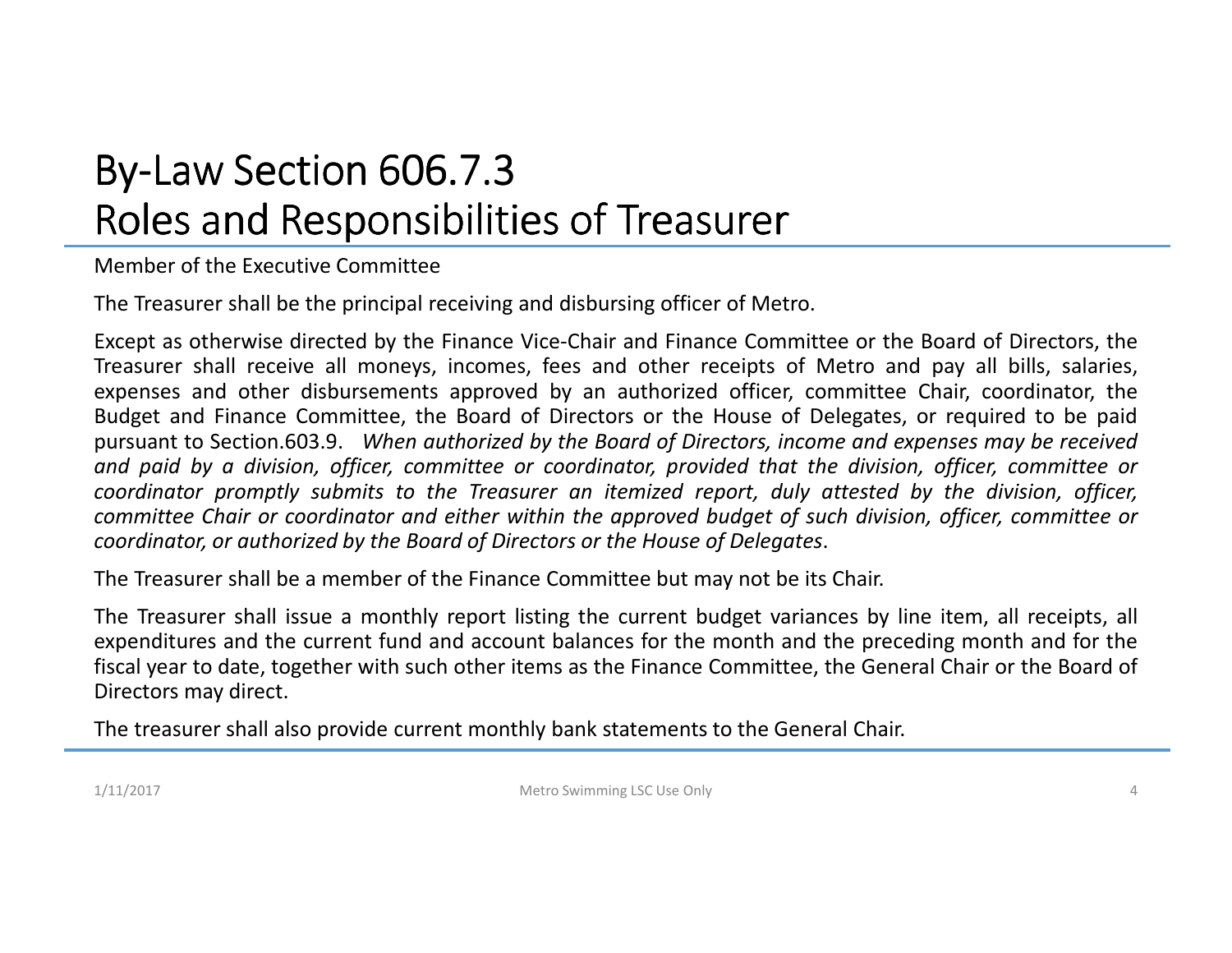### By-Law Section 606.7.3<br>-Roles and Responsibilities of Treasurer (cont.)

The Treasurer shall:

- A. have charge of and supervision over and be responsible for the funds, moneys, securities and other financial instruments of Metro;
- B. cause the moneys, securities and other financial instruments of Metro to be deposited in the name and to the credit of Metro in such institutions as shall be designated in accordance with Section 606.10 *or to be* otherwise invested as the Finance Committee or the Board of Directors may direct;
- C. cause to be appropriately segregated and accounted for any endowment funds, scholarship or award funds and any similar special purpose funds or accounts;
- D. cause the funds of Metro to be disbursed by checks or drafts, automated debits or wire transfers upon the authorized depositories of Metro, and obtain and preserve proper vouchers for all moneys disbursed;
- E. cause to be kept in the at Metro's permanent office correct books of account and other financial records of all its affairs and transactions and such duplicate books of account as the Board of Directors, the Finance Committee or the Treasurer shall determine. The Treasurer's custody of the books and records shall be as <sup>a</sup> fiduciary for Metro and custody and fiduciary state shall end when the Treasurer leaves office and passes them on to the successor Treasurer;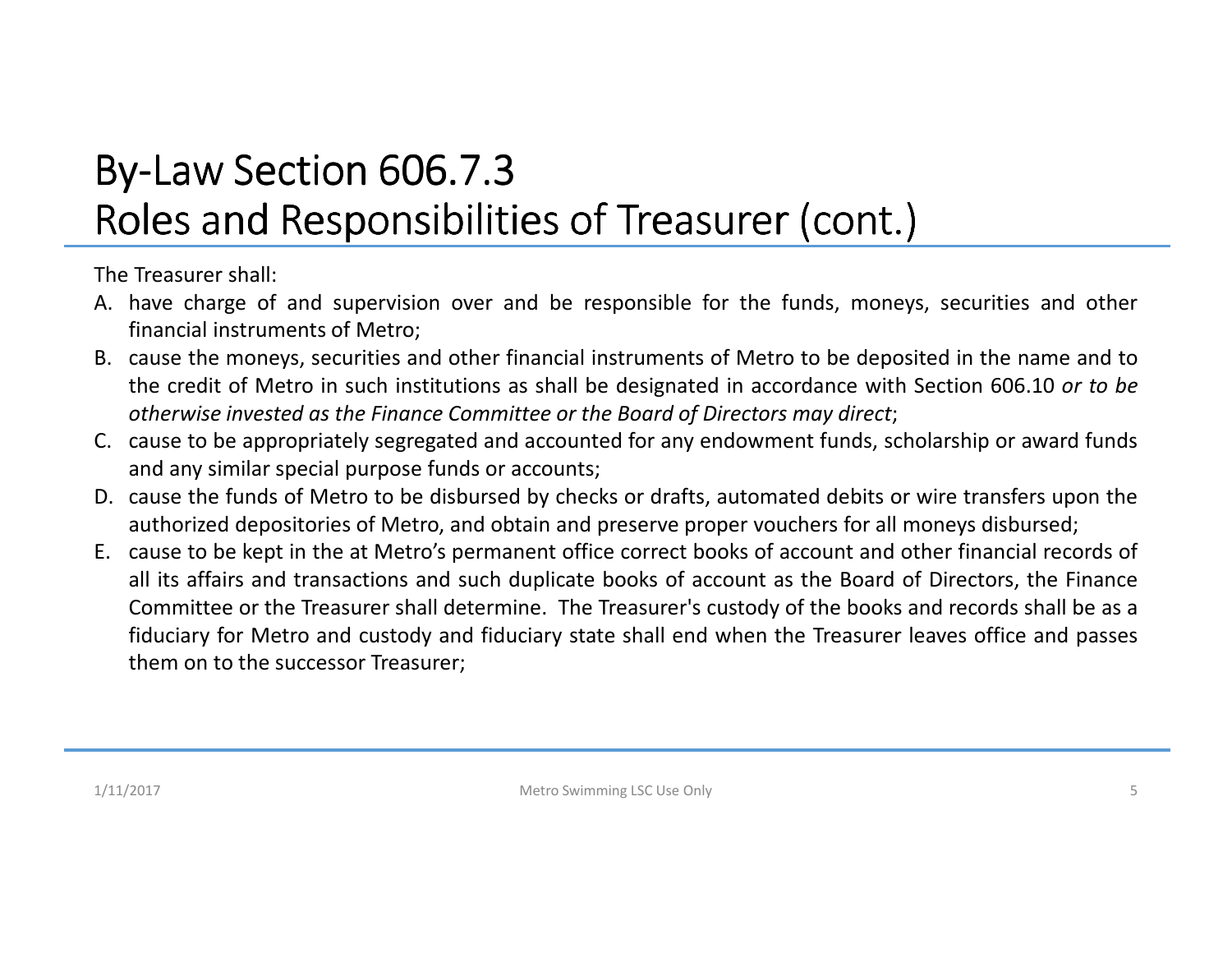## By-Law Section 606.7.3<br>-Roles and Responsibilities of Treasurer (cont.)

- F. upon request and at reasonable hours cause such books or duplicates thereof to be exhibited to any member of the Board of Directors and upon application and at reasonable hours cause the monthly financial reports and the annual audited financial statement to be exhibited to any member of Metro or USA Swimming;
- G. cause Metro to be in compliance with the requirements of Section 608.4;
- H. have the power to require from the officers, committee chairs, coordinators, or agents of Metro reports or statements giving such information as the Treasurer may determine to be appropriate or helpful withrespect to any and all financial transactions of Metro;
- I. Make the books and records available and otherwise fully cooperate with those conducting the annual audit of accounts of Metro and cause the preparation and timely filing of all required federal, state and local tax returns, and other financial and tax reports with the applicable government official, and forward <sup>a</sup> copy of the annual financial statement and audit report and any federal tax return to the Secretary for submission to the Board of Directors and USA Swimming national headquarters in accordance with Sections 608.2 and 608.3;
- J. have the power to appoint one or more assistant treasurers and delegate to them one or more of the Treasury functions, or parts thereof; and in general, perform all the other duties incident to the corporate treasury function.

1/11/2017

Metro Swimming LSC Use Only 6 and the US of the US of the US of the US of the US of the US of the US of the US of the US of the US of the US of the US of the US of the US of the US of the US of the US of the US of the US o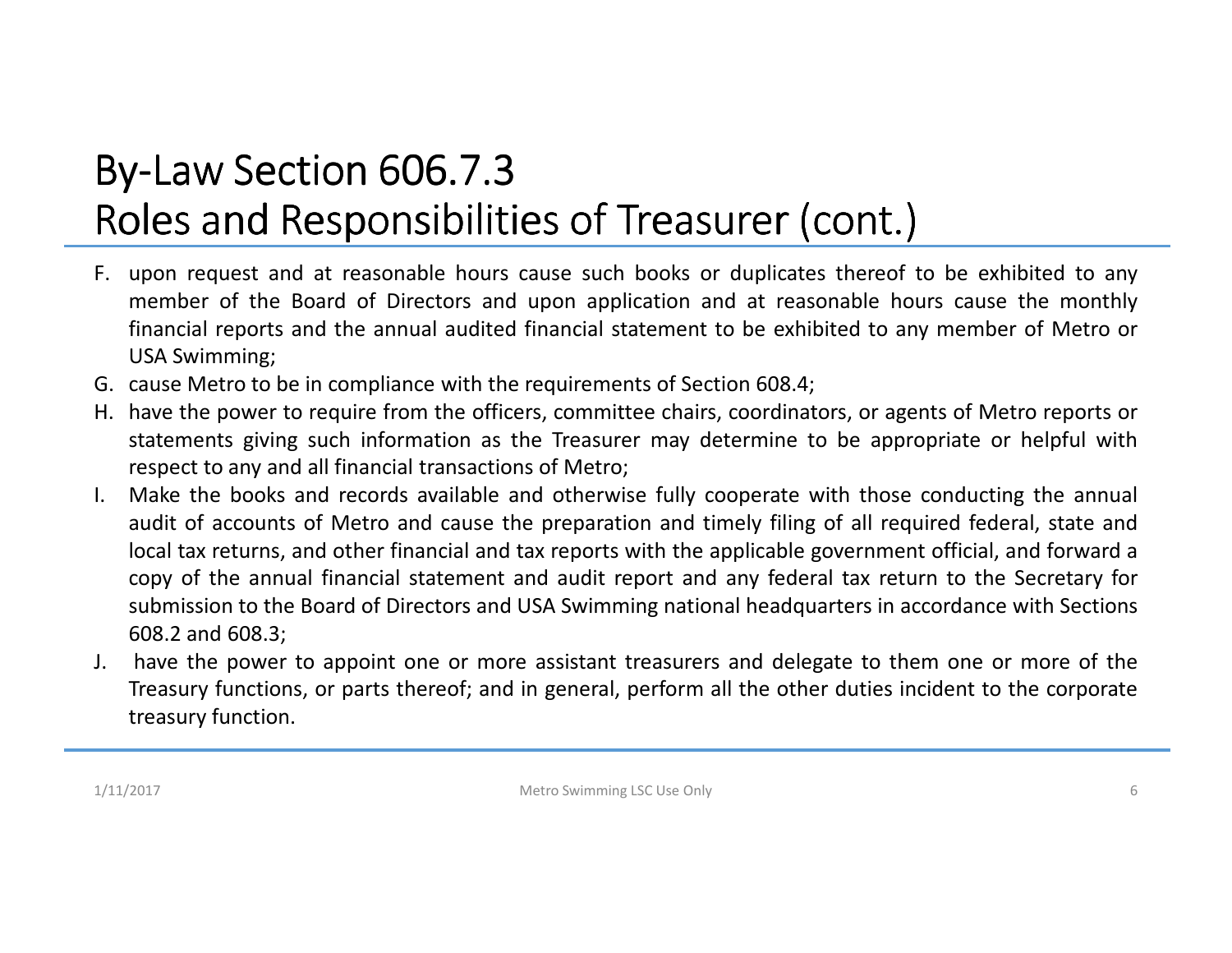### By-Law Section 606.7.7<br>-Roles and Responsibilities of Finance Vice Chair

The Finance Vice-Chair is the chief financial officer of Metro.

The Finance Vice-Chair shall chair and have general charge of the affairs and property of the division that includes the Treasury function, the development and implementation of an investment program for Metro's working capital, funded reserves and endowment funds and the development and implementation of a *marketing and fund-raising plan* for Metro.

The Finance Vice-Chair, with the assistance of the Finance Committee, shall prepare an annual budget for Metro's operations and present the budget for approval by the Board of Directors and the House of Delegates.

In addition, the Finance Vice-Chair shall cause to be conducted *the audit required pursuant to Section 608.5* and shall review the annual audit report and recommend acceptance and appropriate action, if any, with regard thereto by the Board of Directors and the House of Delegates.

The Finance Vice-Chair is responsible for the adequacy of Metro's system of internal financial and accounting *controls*.

The Finance Vice-Chair is the Chair of the Finance Committees and <sup>a</sup> member of the Personnel Committee.

Together with the Treasurer, the Finance Vice-Chair is *ultimately responsible for Metro's compliance withSection 608.4.*

1/11/2017

Metro Swimming LSC Use Only 7 7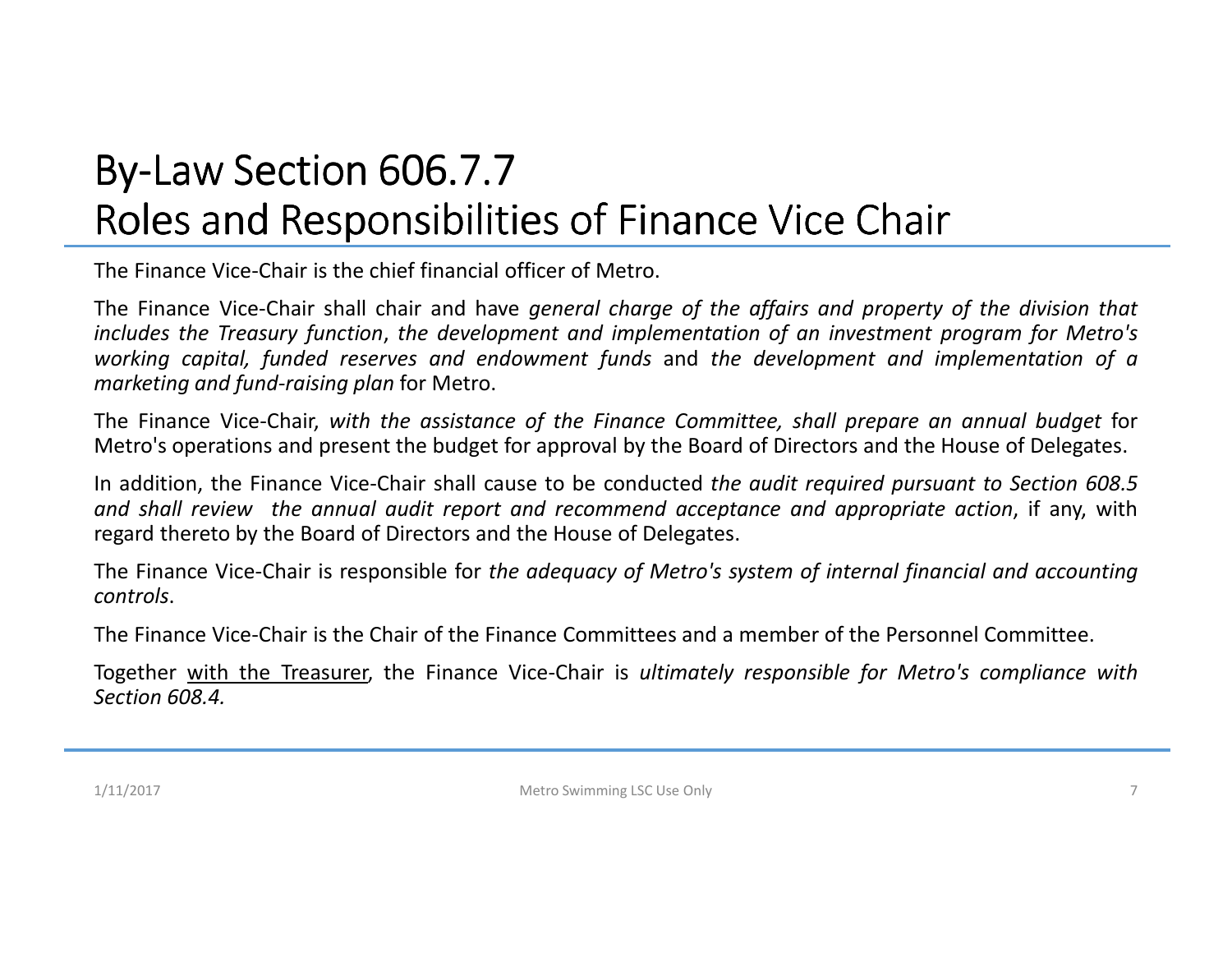# By-Law Section 606.10.1– Execution Authorization

### AUTHORITY TO EXECUTE CONTRACTS, ETC. –

The General Chair, Administrative Vice-Chair, *and* Treasurer each may sign and execute in the name of Metro deeds, mortgages, bonds, contracts, agreements or other instruments duly authorized by the Metro Policies and Procedures Manual, the Board of Directors or the House of Delegates, except in cases where the signing and execution thereof shall be expressly delegated by the Board of Directors to another officer or agent, expressly requires two or more signatures or is required by law to be otherwise executed. Additional signing authority may be provided by standing resolutions of the Board of Directors or the House of Delegates.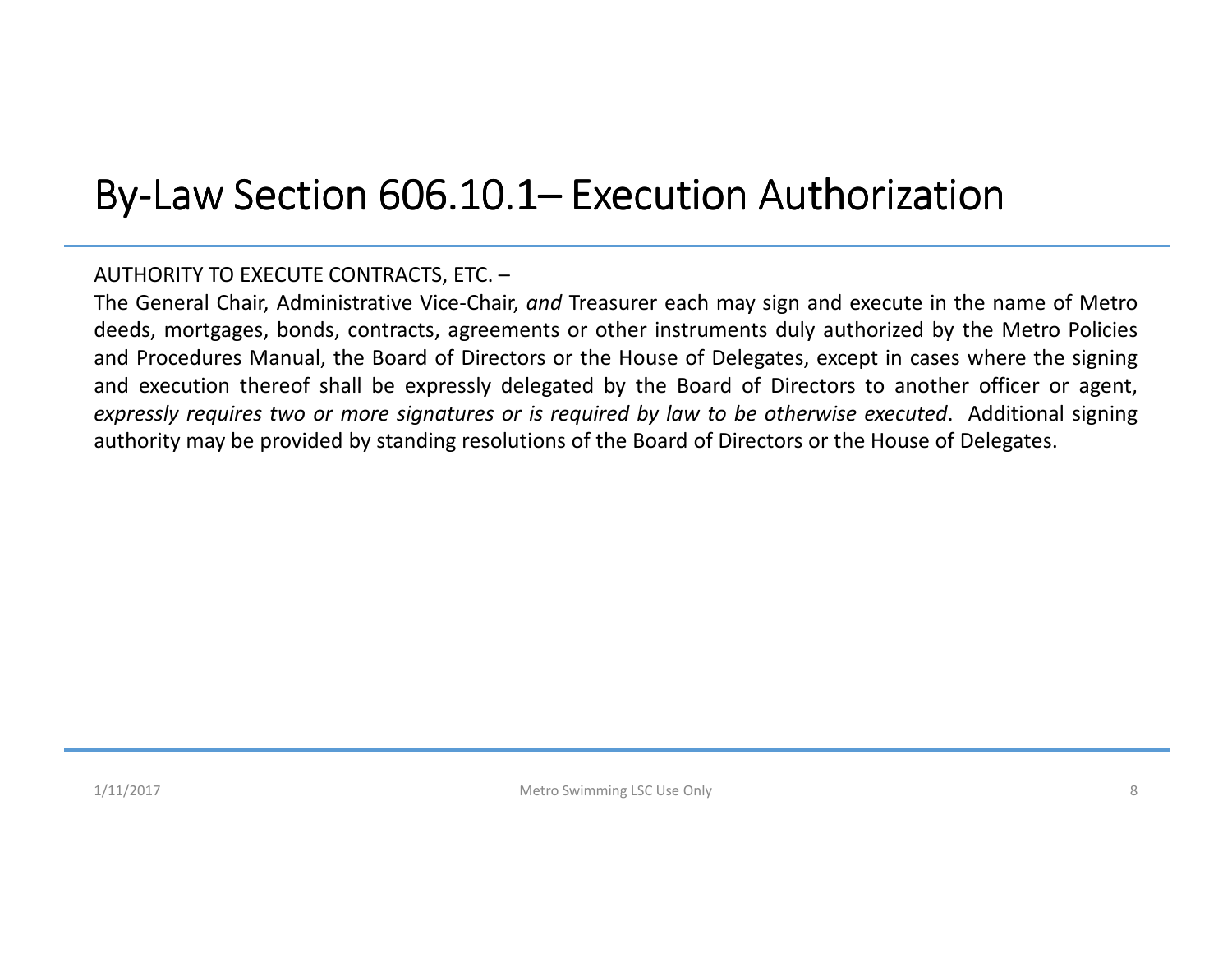# By-Law Section 606.10.3– Delegation

DELEGATION – Officers of Metro may delegate any portion of their powers or duties to another Individual Member or to <sup>a</sup> committee composed of Individual Members, *except that neither the Finance Vice-Chair nor* the Treasurer may delegate duties to the other without the consent of the Board of Directors. In addition, the authority to sign checks, drafts, orders of withdrawal or wire transfers shall not be delegated other than by the Board of Directors. Except as otherwise provided in these Bylaws and with the consent of the Board of Directors, any officer may delegate any portion of that officer's powers or duties to the paid staff of Metro. <sup>A</sup> delegation of powers or duties shall not relieve the delegating officer of the ultimate responsibility to see that these duties and obligations are properly executed or fulfilled.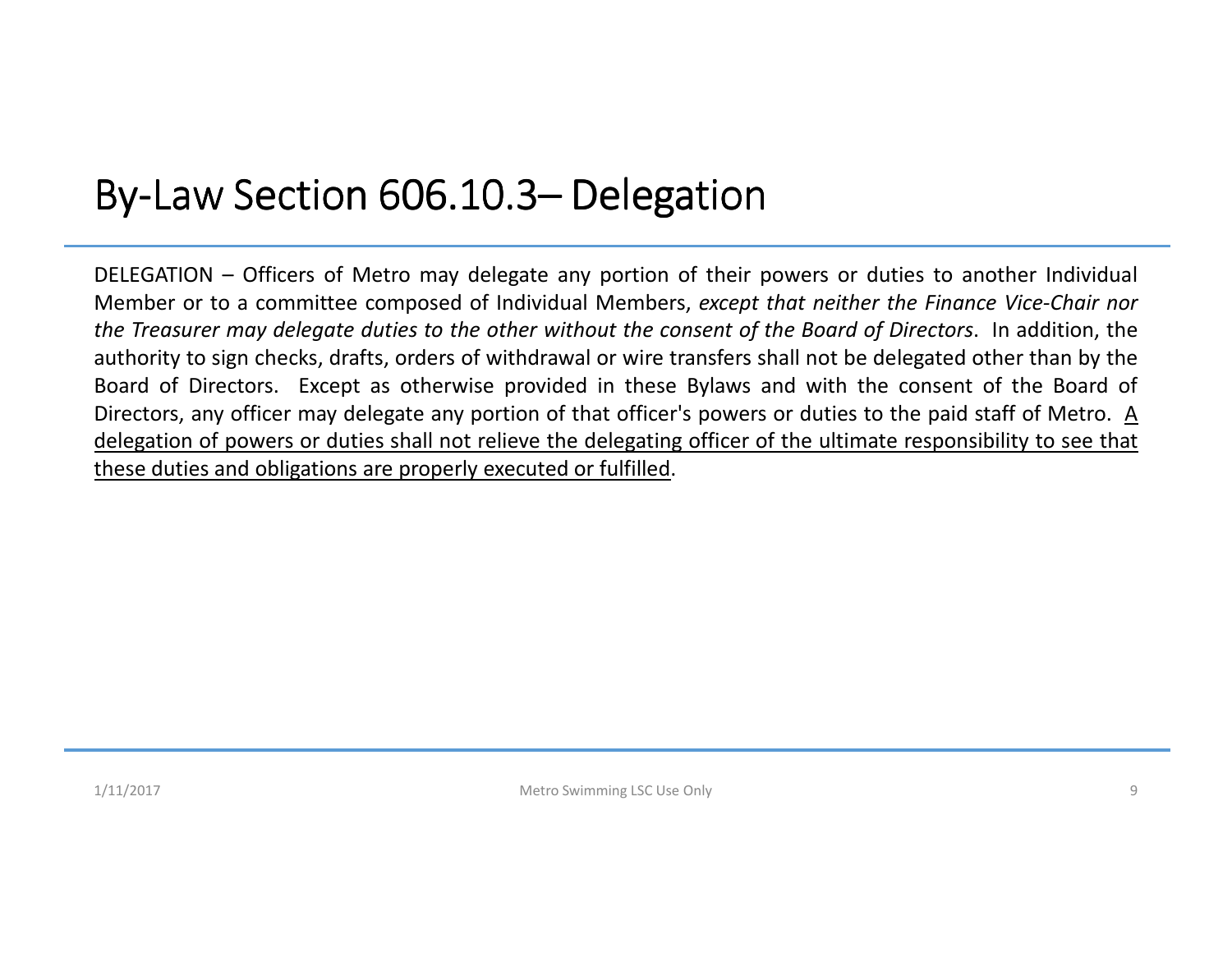### By-Law Section 606.11 – Depositories & Signature

### 1. DEPOSITORIES, ETC. –

All receipts, income, charges and fees of Metro shall be deposited to its credit in the banks, trust companies, other depositories or custodians, investment companies or investment management companies as the Board of Directors may select, or as may be selected by the Finance Committee or any officer or officers or agent or agents authorized to do so by the Board of Directors. Endorsements for deposit to the credit of Metro in any of its duly authorized depositories shall be made in the manner determined by the Finance Committee or the Board of Directors. All funds of Metro not otherwise employed shall be maintained in the banks, trust companies, other depositories or custodians, investment companies or investment management companies designated by Finance Committee, the Board of Directors or any officer or officers or agent or agents authorized to do so by the Board of Directors.

### 2. SIGNATURE AUTHORITY –

All checks, drafts or other orders for the payment or transfer of money, and all notes or other evidences of indebtedness issued in the name of Metro *shall be signed by the General Chair, the Treasurer or other* officer or officers or agent or agents of Metro, and in the manner, as shall be determined by the Finance *Committee or the Board of Directors*.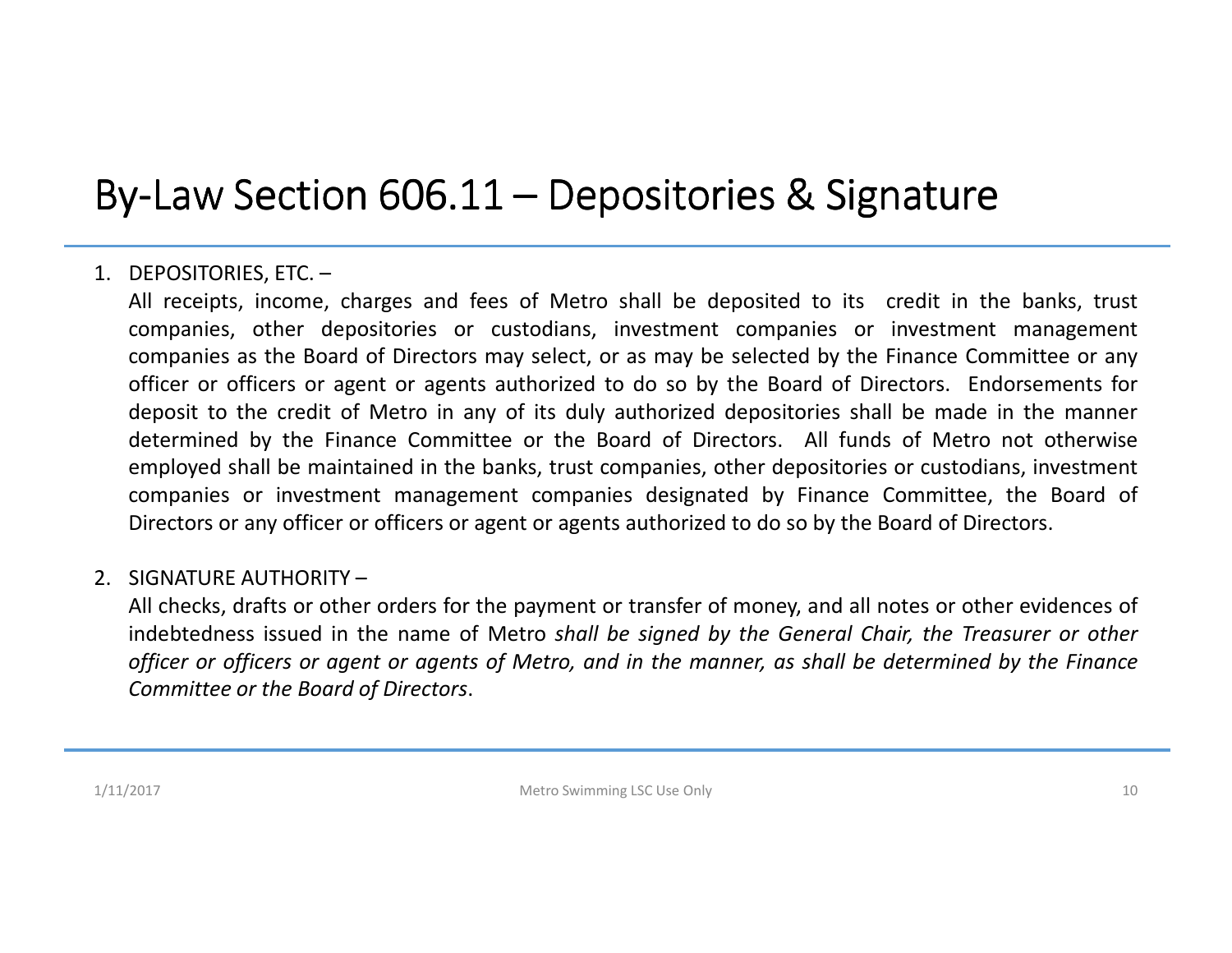### By-Law Section 607.1.4 - Finance Division

FINANCE DIVISION - Finance Vice-Chair Audit Committee Budget Committee Finance Committee Marketing/Sponsorship

Tax

Treasurer

1/11/2017

Metro Swimming LSC Use Only 11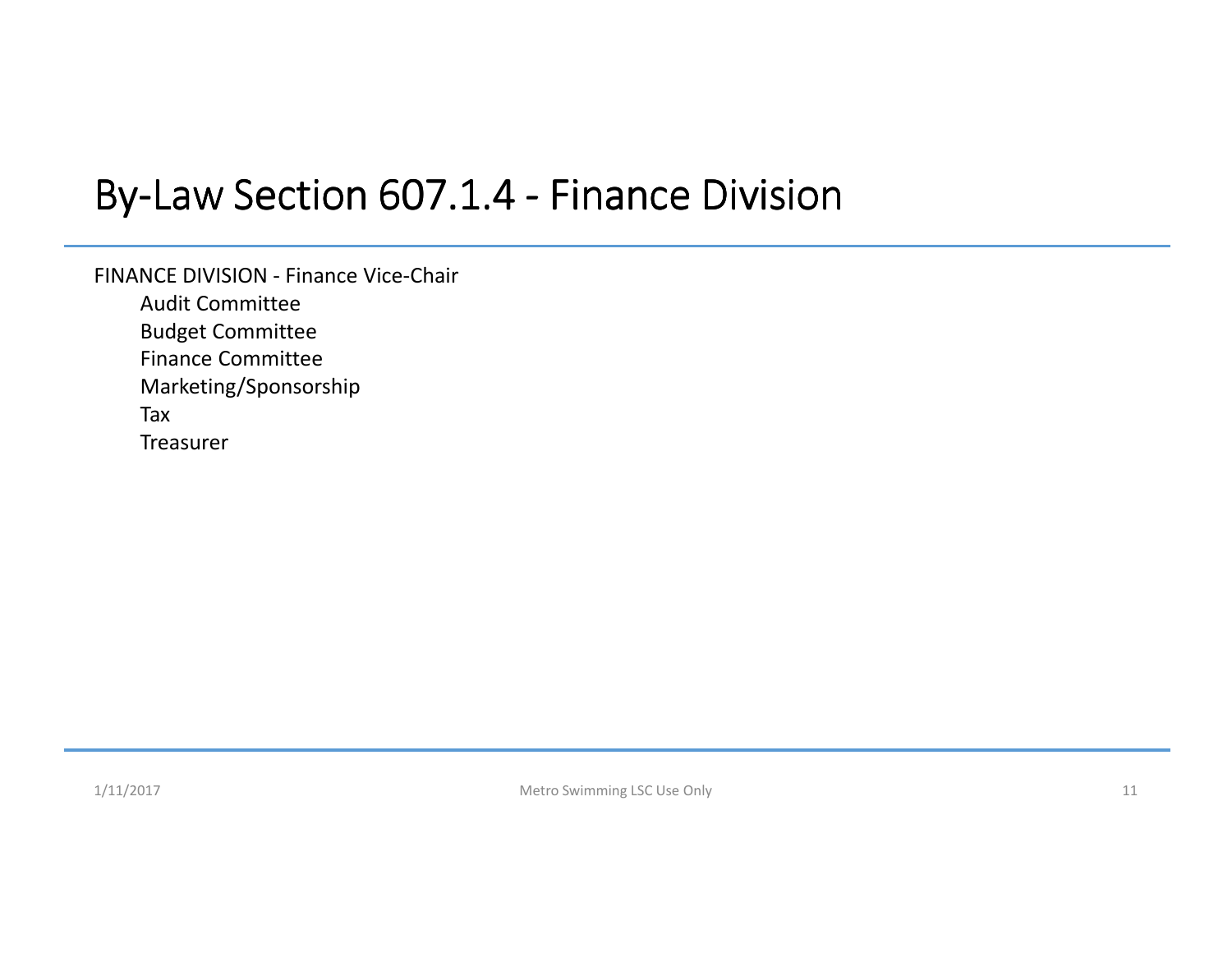### By-Law Section 607.3.2 - Audit Committee

The members of the Audit Committee shall be

- the Finance Chair, who shall serve as chair,
- the Administrative Vice Chair,
- the Senior Coach Representative and
- <sup>a</sup> sufficient number of athletes appointed so as to constitute at least twenty percent (20%) of the voting membership of the Committee.

#### Per By-Law Section 607.4.1

 AUDIT COMMITTEE – The Audit Committee is authorized to, and it shall be its duty to, conduct the annual audit of the books of Metro required hereunder and present the results thereof to the Board of Directors and the House of Delegates or (a) annually recommend an independent auditor to the Board of Directors, (b) review and negotiate the services to be performed by the independent auditor, (c) receive and review the audit and other reports submitted by the independent auditor and (d) submit the audit and other reports and make recommendations to the Board of Directors with regard thereto.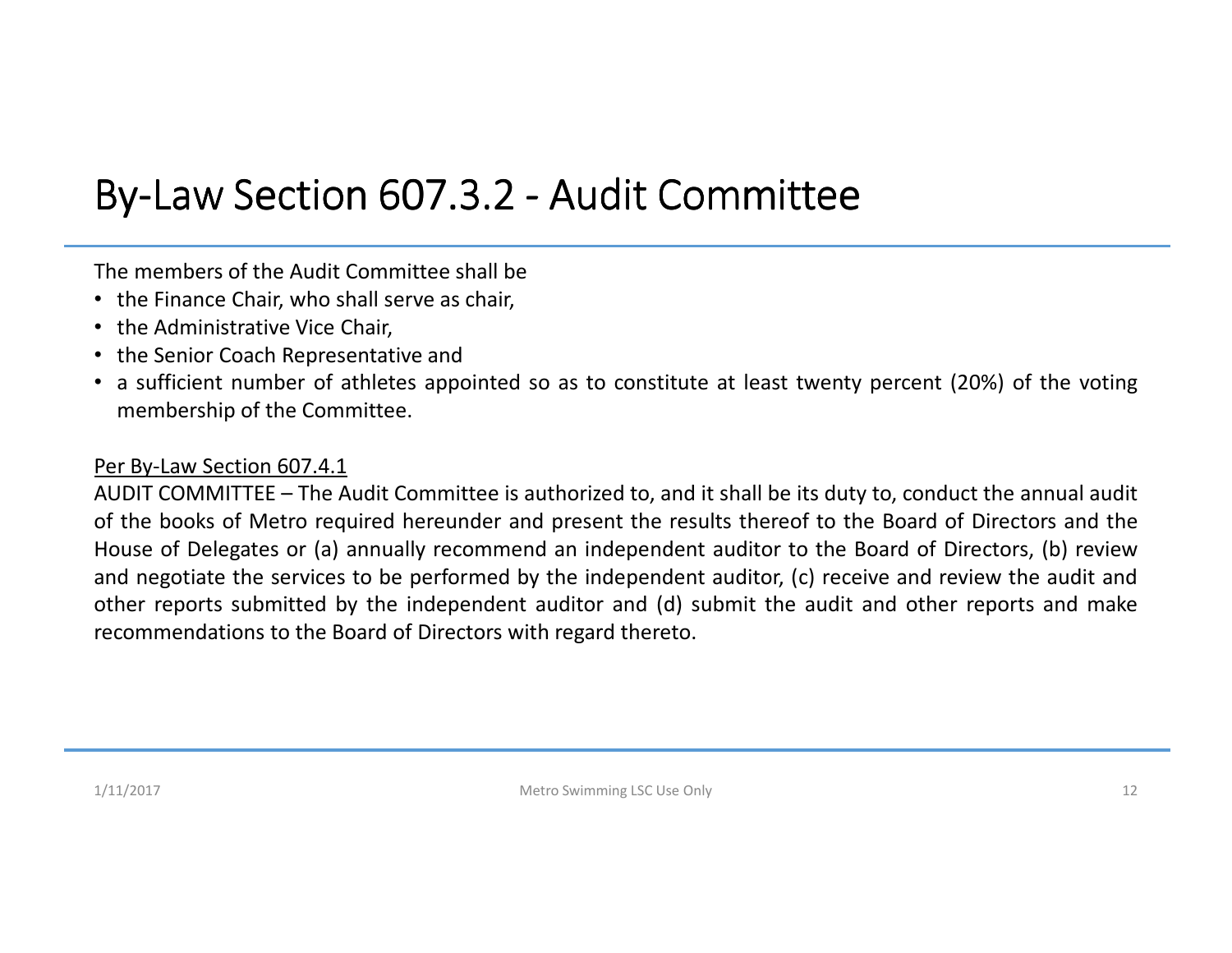### By-Law Section 607.3.3 - Budget Committee

The members of the Budget Committee shall be

- the General Chair,
- the Finance Vice-Chair, who shall serve as chair,
- the Treasurer,
- the Administrative Vice-Chair,
- the Senior Coach Representative,
- the Age Group Vice-Chair,
- the Senior Vice-Chair and
- <sup>a</sup> sufficient number of athletes appointed so as to constitute at least twenty percent (20%) of the voting membership of the Committee.

#### Per By-Law Section 607.4.2

 BUDGET COMMITTEE - The Budget Committee is authorized and obligated to consult with the officers, committee chairs and coordinators and prepare and present <sup>a</sup> proposed budget for consideration and approval by the Board of Directors and the House of Delegates. The officers, committee chairs and coordinators shall provide promptly such financial information (current and projected) and budget proposals as the Budget Committee may request. The proposed budget may contain alternatives.

1/11/2017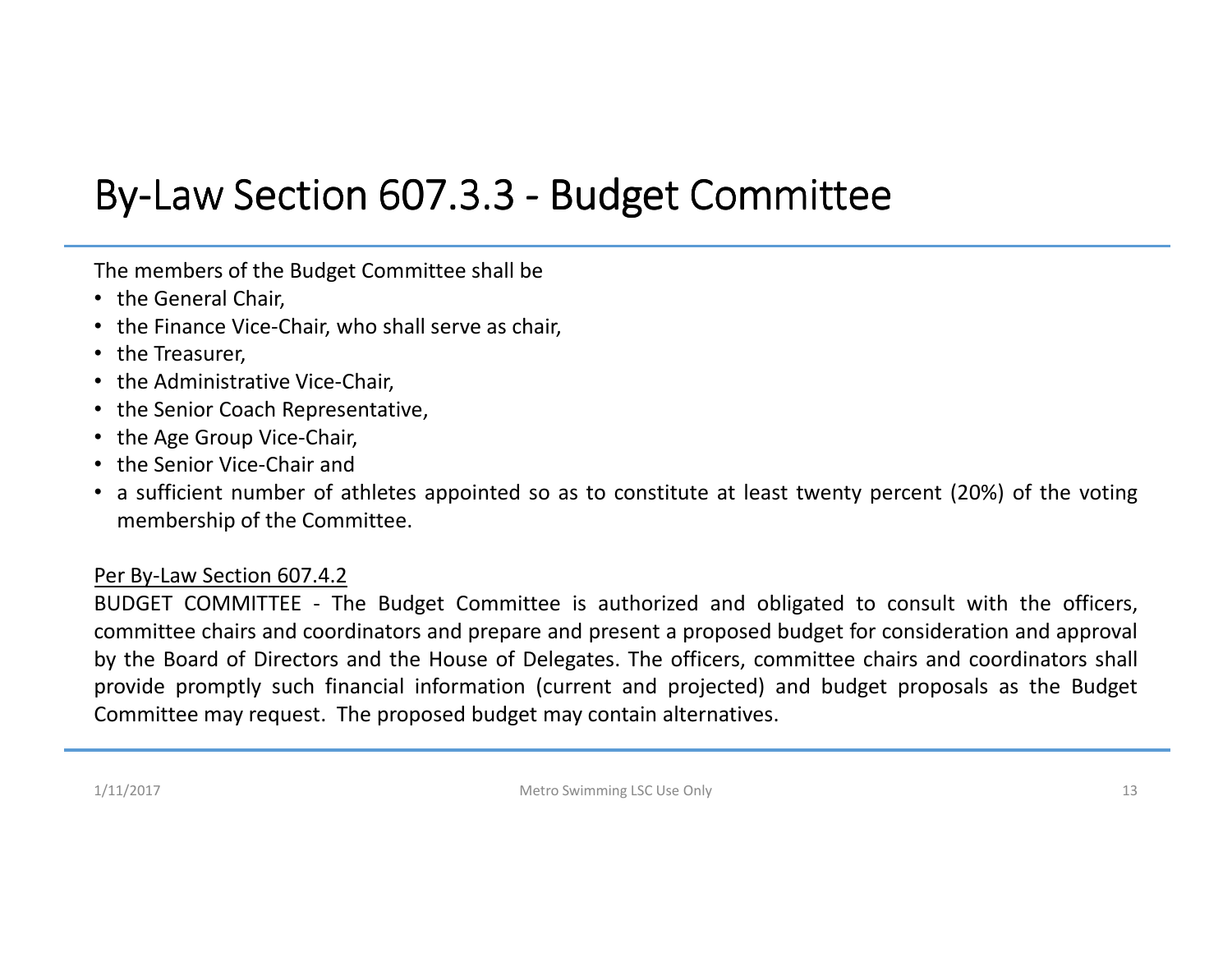### By-Law Section 607.3.5 - Finance Committee

The members of the Finance Committee shall be

- the General Chair,
- the Finance Vice-Chair, who shall serve as chair,
- the Administrative Vice-Chair,
- the Treasurer and
- <sup>a</sup> sufficient number of athletes appointed so as to constitute at least twenty percent (20%) of the voting membership of the Committee.

### Per By-Law Section 607.4.3

 FINANCE COMMITTEE - The Finance Committee is authorized and obligated to develop, establish where so authorized or recommend to the Board of Directors and supervise the execution of policy regarding the investment of Metro's working capital, funded reserves and endowment funds, within the guidelines, if any, established by the Board of Directors or the House of Delegates. The Finance Committee shall also regularly review Metro's equipment needs (both operational and office) and the various methods available to finance the acquisition of any needed equipment, make <sup>a</sup> determination of the best financing method for Metro andmake recommendations to the Budget Committee and the Board of Directors.

1/11/2017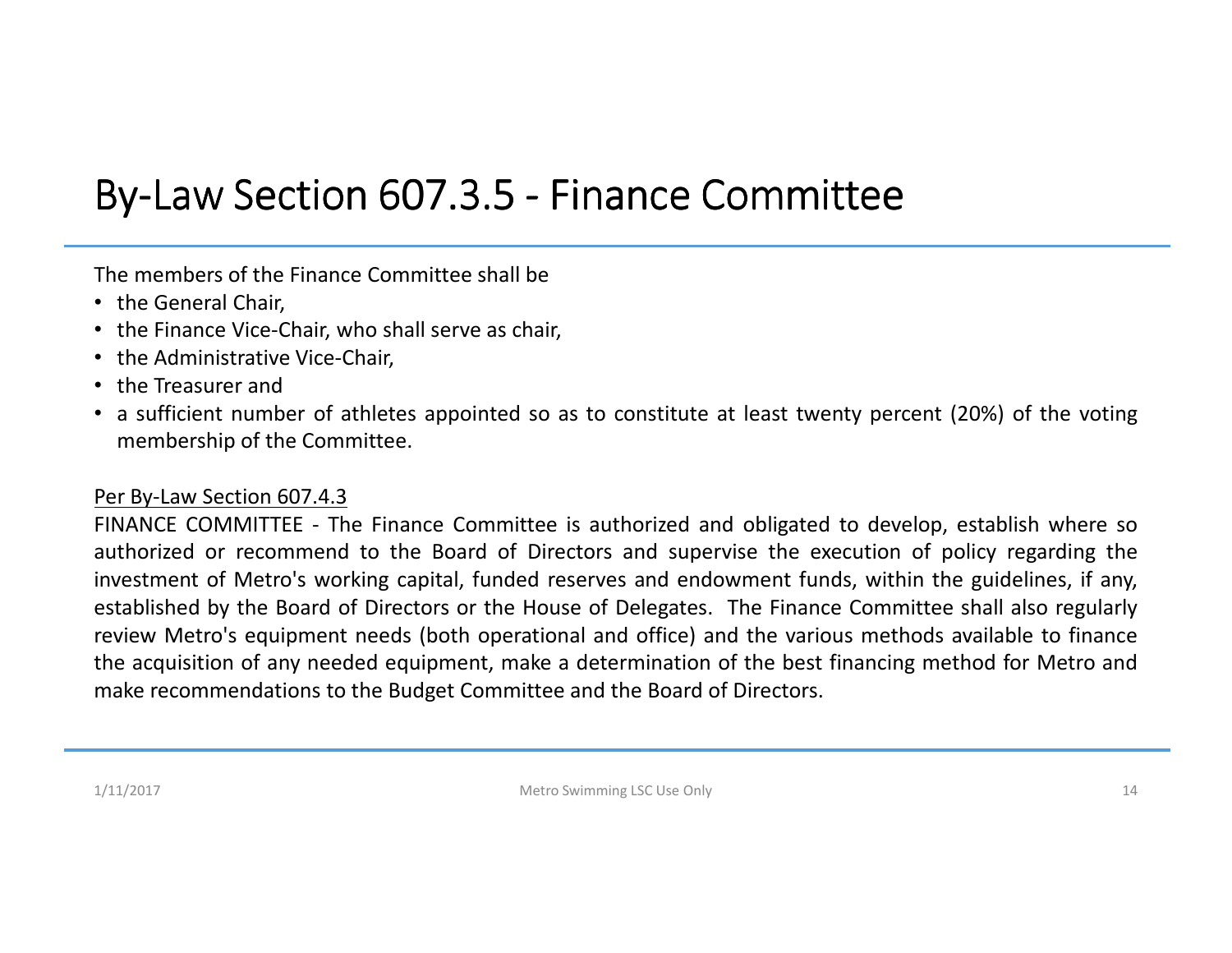### By-Law Section 607.3.7 - Personnel Committee

The members of the Personnel Committee shall be

- the General Chair, who shall serve as chair,
- the Administrative Vice-Chair,
- the Finance Vice-Chair and
- the Senior Athlete Representative.

#### Per By-Law Section 607.4.5

 PERSONNEL COMMITTEE - The Personnel Committee is authorized and obligated to negotiate and set wages, compensation and other terms of employment of Metro's staff (whether employees or independent contractors) within established budgetary guidelines and policies and to review and approve the scope of duties delegated to staff.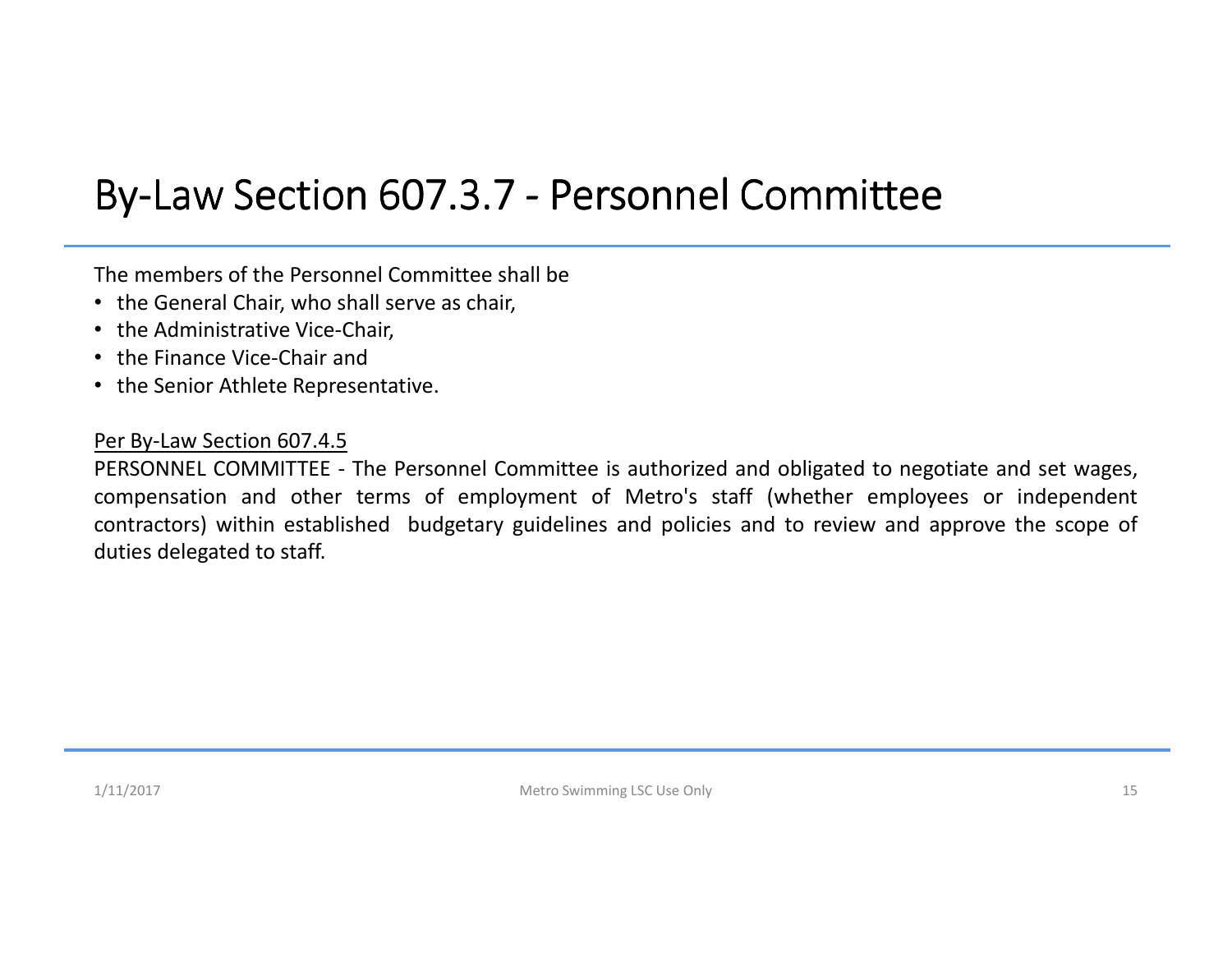### By-Law Section  $608.2$  – Financial and Tax Reports

The Secretary shall forward to USA Swimming national headquarters <sup>a</sup> copy of the annual closing Balance Sheet and Statement of Income and Expense for the preceding fiscal year <sup>f</sup>*ollowing completion of the audit of* the accounts and internal financial controls and procedures of Metro and the report thereon prepared in *accordance with Section 8.5*, within fifteen (15) days of receipt of the audit report and shall advise USASwimming national headquarters within thirty (30) days following acceptance by the House of Delegates. Copies of any corresponding federal income tax return required to be filed by Metro under the IRS Code shall be included with the annual audit report sent to USA Swimming national headquarters.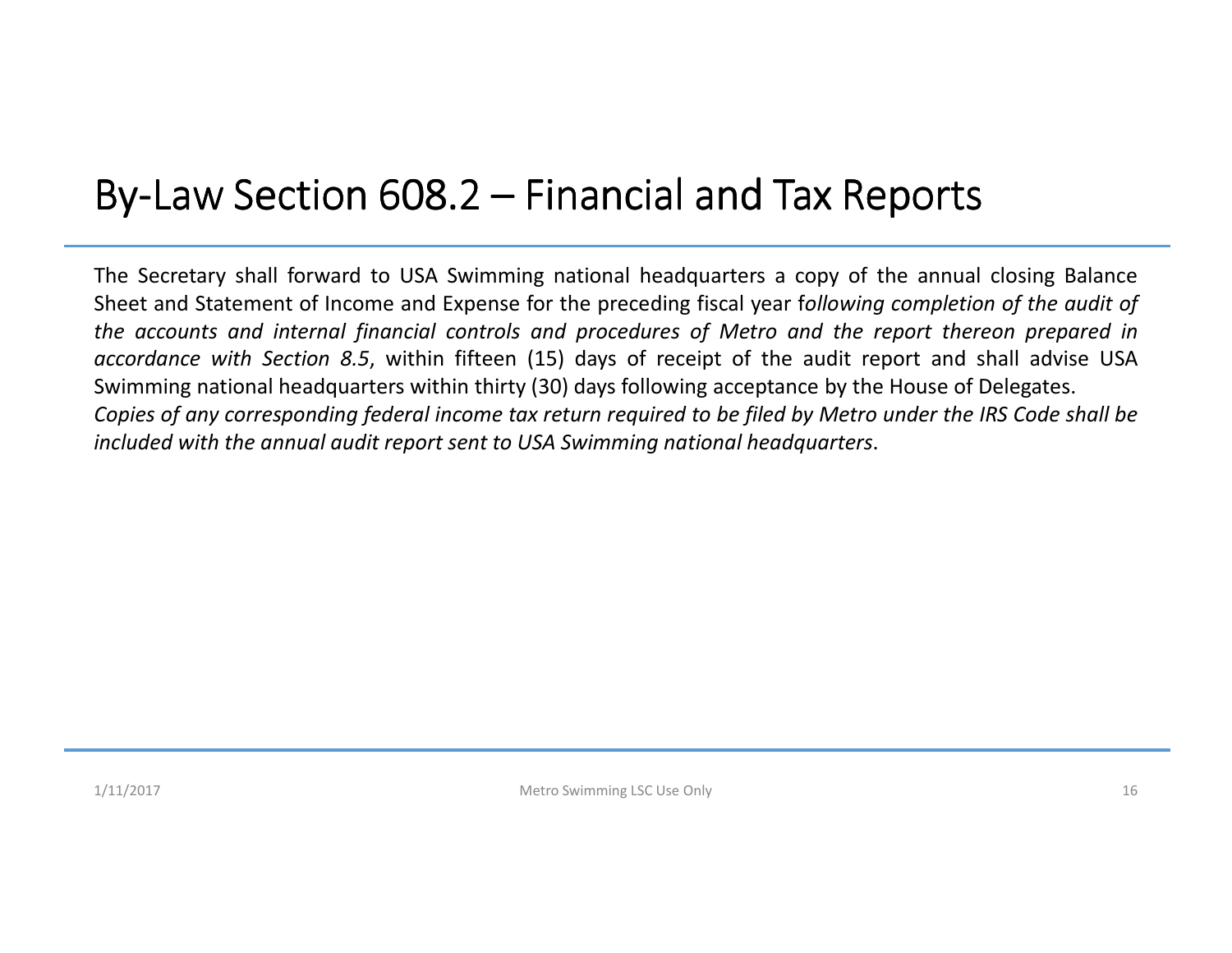### By-Law Section 608.5 - Annual Audit

An annual audit of the accounts, books and records of Metro shall be completed no later than the end of the third month following the end of its fiscal year.

The audit, or review, shall be conducted by an independent auditor who shall be <sup>a</sup> certified public accountant or by the Finance Committee.

The audit shall cover any federal, state or local income tax return that Metro is required to file under the IRS Code or applicable provisions of state or local law, rules or regulations, the balance sheet, the statement of income and expenses, check register and bank statements and other records as is deemed appropriate.

If the audit, or review, is conducted by the Finance Committee, the treasurer shall not be a member of the Audit Committee. The committee shall issue a report signed by all of its members and stating that the financial records and reports of Metro have been reviewed and fairly present the financial condition of Metro as of the date of the balance sheet and for the fiscal period of the statement of income and expenses and the report is true and correct to the best of the Committee's knowledge, information and belief.

If the audit, or review, is conducted by an independent auditor, the report shall be in accord with generally accepted auditing practices applicable to the audit or review, as the case may be.

1/11/2017

Metro Swimming LSC Use Only 17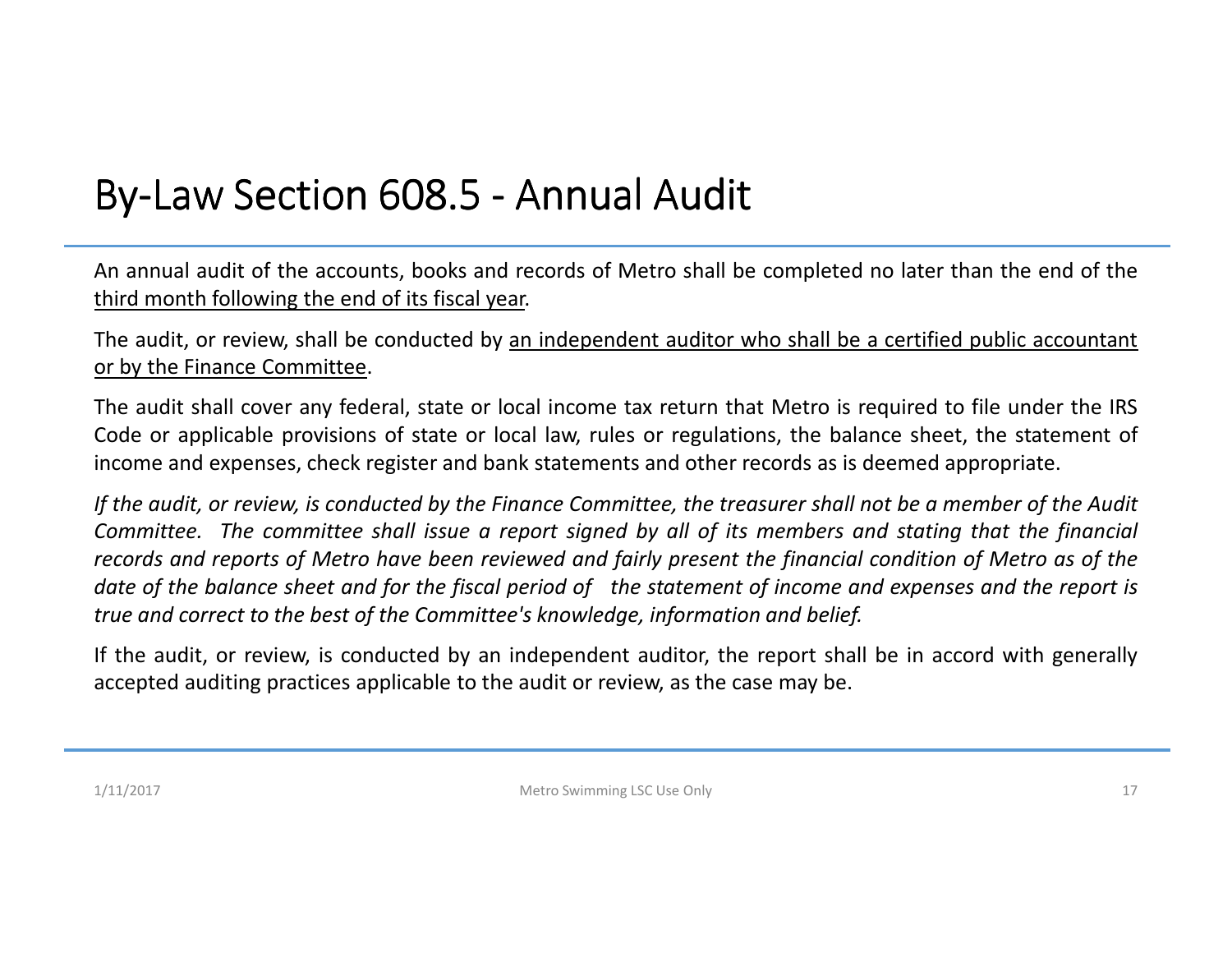Suggestions to Enhance CompliancewithMetropolitan Swimming By-Laws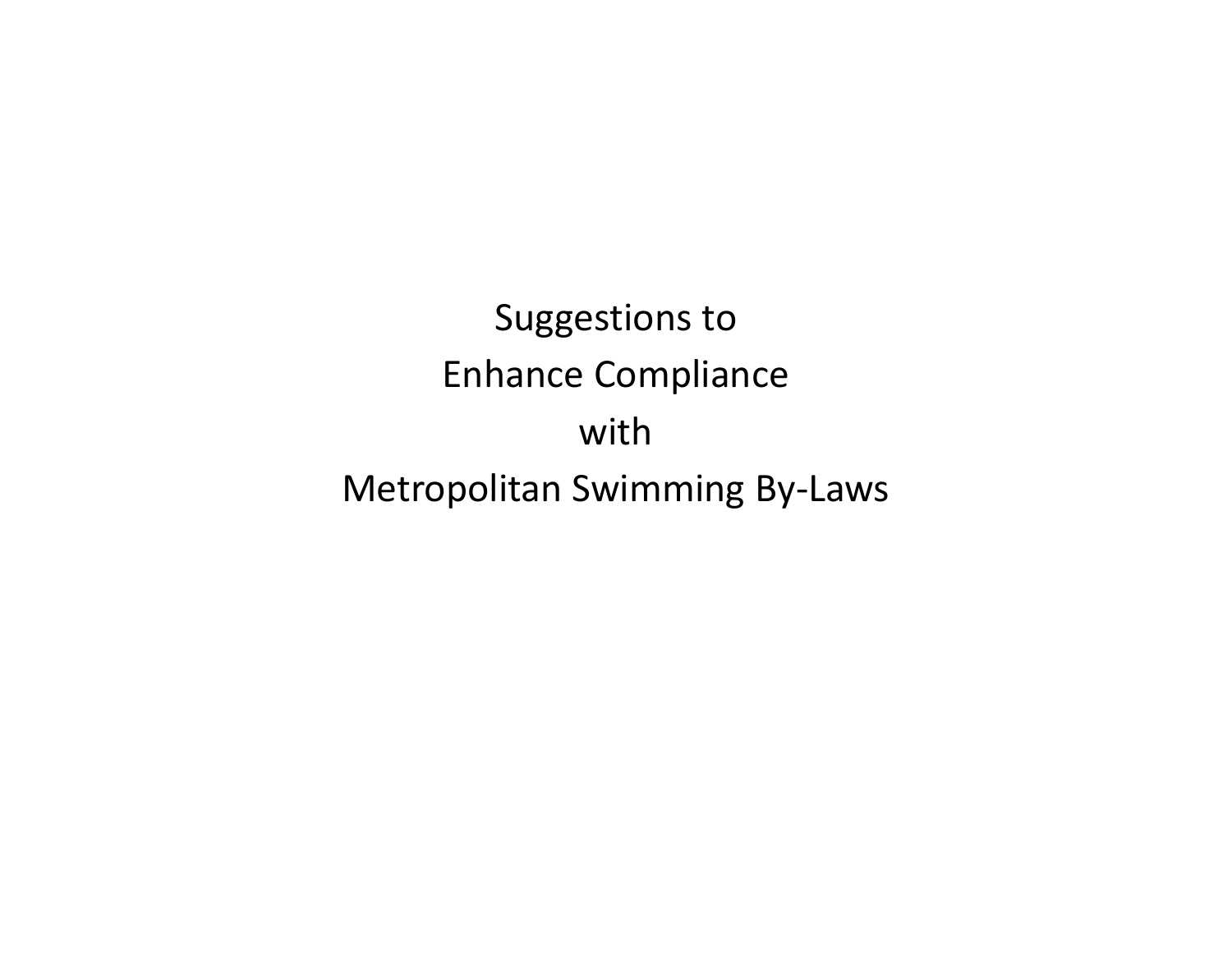## By-Law Section 606.7.3 - Treasurer

As noted on slide 4, the Treasurer must issue a monthly report with the following:

- the current budget variances by line item,
- •all receipts,
- $\bullet$ all expenditures
- the current fund and account balances for the month and the preceding month and for the fiscal year todate, and
- such other items as the Finance Committee, the General Chair or the Board of Directors may direct.

- The Board should request that the Treasurer generates <sup>a</sup> monthly report as noted above.
- The Finance Committee should recommend <sup>a</sup> format for the monthly report.
- No later than <sup>10</sup> business days after closing of the book, each monthly Treasurer report shall be reviewed by the Finance Committee and the Budget Committee and posted on the website
- At each Board meeting, the Treasurer shall summarize the latest monthly report, specifically all cash inflowand outflows, including the balance of all financial instruments.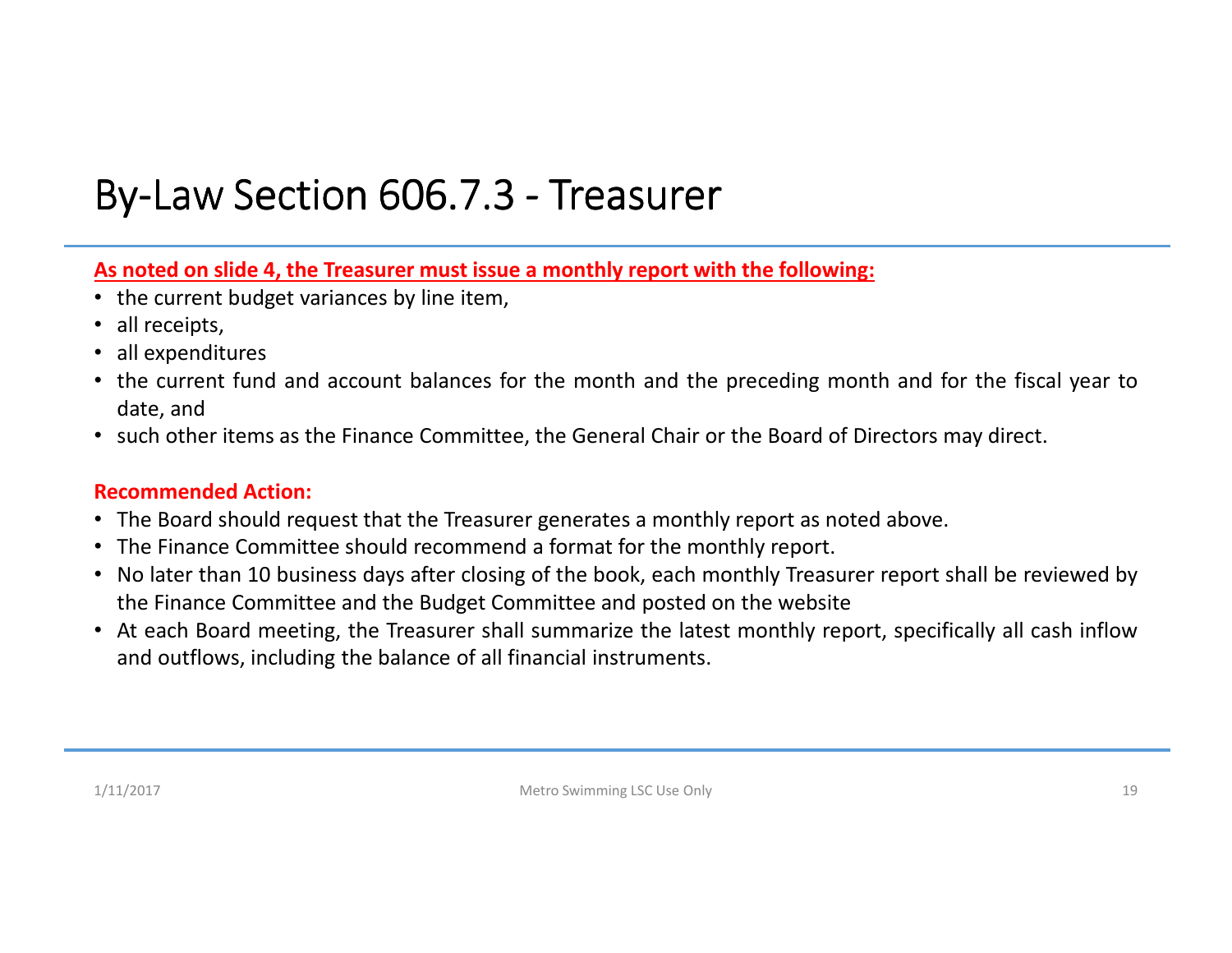### By-Law Section  $606.7.7$  – Finance Vice Chair

### As noted on slide 7, the Finance Vice Chair has responsibility for the following:

- have general charge of the affairs and property of the division that includes the Treasury function,
- •development and implementation of an investment program for Metro,
- •development and implementation of <sup>a</sup> marketing and fund-raising plan,
- with the assistance of the Finance Committee, prepare an annual budget,
- the audit required pursuant to Section 608.5,
- review the annual audit report and recommend acceptance and appropriate action to the board,
- •responsible for the adequacy of Metro's system of internal financial and accounting controls.
- ultimately responsible for Metro's compliance with Section 608.4.

#### **Recommended Action:**

- Request Treasurer to provide status of the treasury functions, affairs and properties of Metro
- Request Treasurer to provide status of the investments of Metro
- Request to be involved in the marketing and fund-raising plan of Metro  $\bullet$
- Request Treasurer to participate and provide information to ensure budget transparency  $\bullet$
- For audit see slide #22, <sup>26</sup> and <sup>27</sup>
- For enhancement of Metro's internal financial and accounting controls see slide #19-27, 29-30
- For meeting compliance with Section 608.4 See slide #30

1/11/2017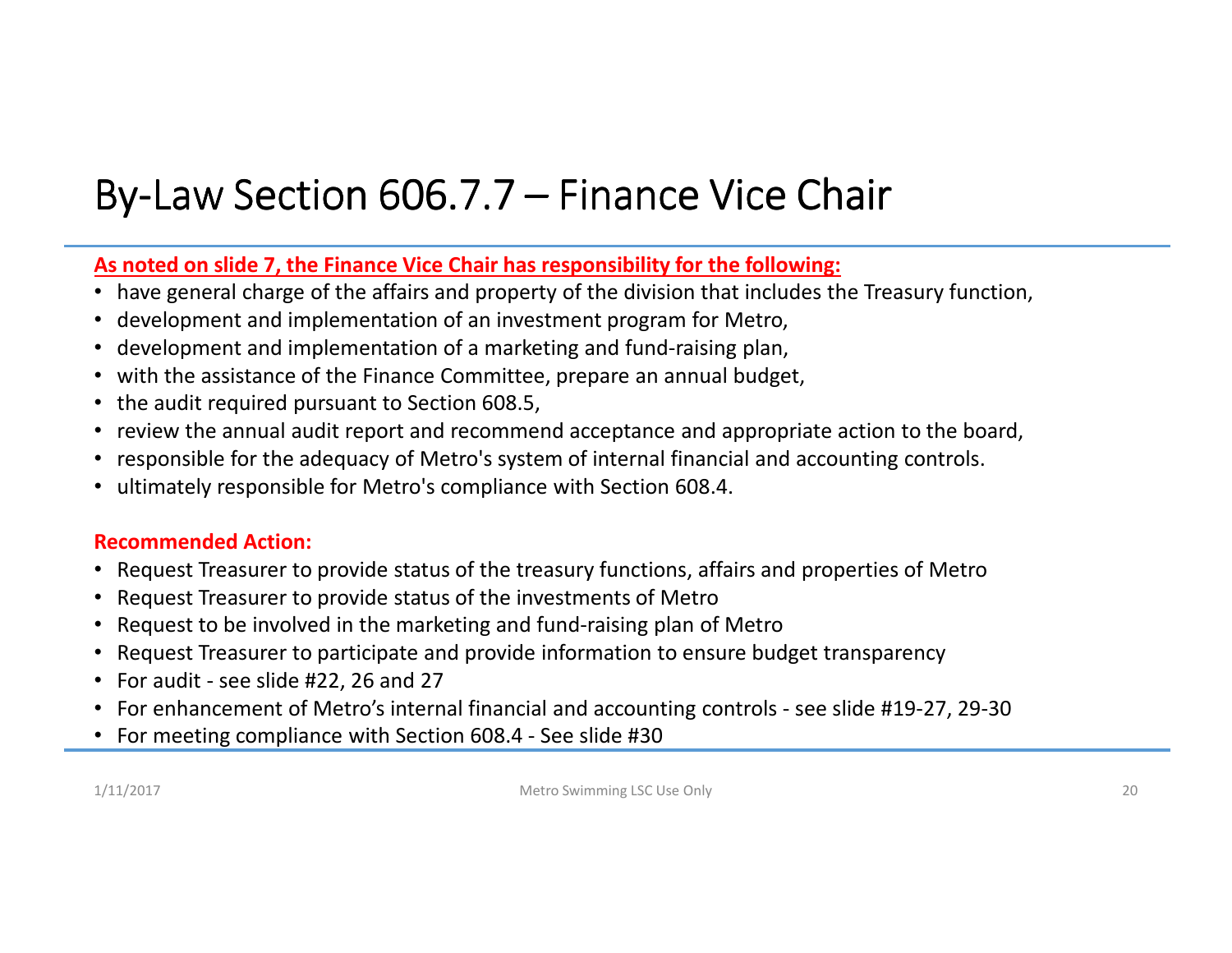# By-Law Section 606.10 - Delegation

### **As noted on slide 9,:**

<sup>A</sup> delegation of powers or duties shall not relieve the delegating officer of the ultimate responsibility to see that these duties and obligations are properly executed or fulfilled.

- In compliance with Metro By-Law section 606.10, the Treasurer is still responsible for all the treasury functions that have been delegated, including bookkeeping services.
- The Finance Committee should request, in writing, <sup>a</sup> list of all treasury functions that have been delegated.
- The Finance Committee should conduct an internal audit of these delegated treasury functions to ensure that these treasury functions have been properly monitored, observed, guided and followed.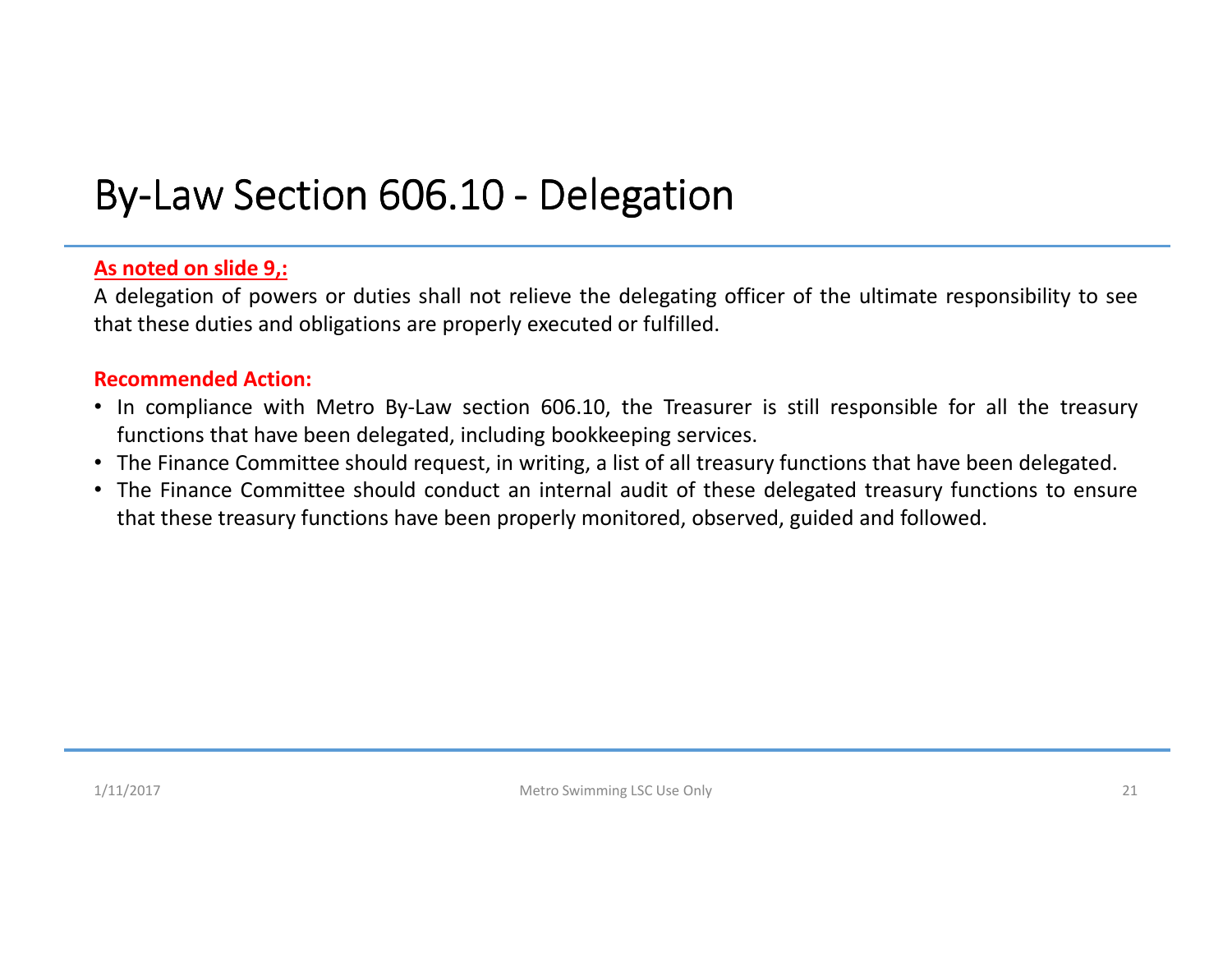### By-Law Section  $606.11$  - Signature

<u>As noted on slide 10, all Metro LSC indebtedness required two signatures:</u>

All checks, drafts or other orders for the payment or transfer of money, and all notes or other evidences of indebtedness issued in the name of Metro shall be signed by

- the General Chair,
- the Treasurer or other officer or officers or agent or agents of Metro, and in the manner, as shall be determined by the Finance Committee or the Board of Directors

### **Recommended Action:**

- In compliance with Metro By-Law section 606.11, no future indebtedness, including bank checks, should be signed by 'one' officer or 'an' agent of Metro.
- The Board has an option to seek approval from the House of Delegate to change the By-Laws to accommodate single signature for <sup>a</sup> pre-defined 'small' amount, i.e. less than USD500, for pre-approvedexpenses.

The Board should provide the House of Delegate, for their vote and approval, with the verbiage of (1) how much is qualified as small amount, (2) who are qualified to be the single signatory representative and (3) <sup>a</sup> list of potential defined expenses that should be excluded from double signatures.

After approval by the House of Delegates, the verbiage change should be included in the Metro By-Law, not in the Process and Procedure Manual.

1/11/2017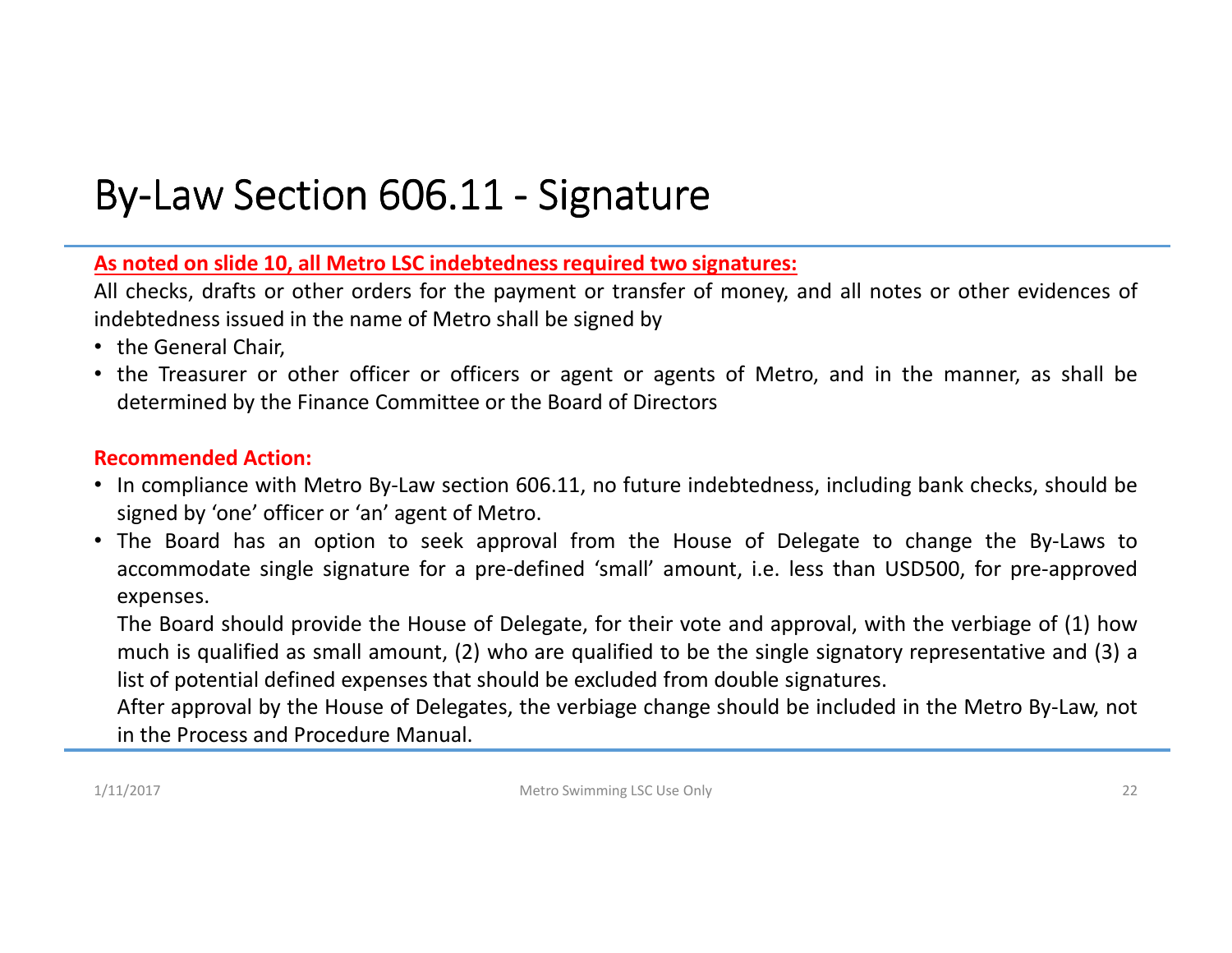### By-Law Section  $607.3.2 -$  Audit Committee

As noted on slide 12, Metro LSC current does not have an Audit Committee in place

The Audit Committee should

- a. annually recommend an independent auditor to the Board of Directors,
- b. review and negotiate the services to be performed by the independent auditor,
- c. receive and review the audit and other reports submitted by the independent auditor and<br>d. submit the audit and other reports and make recommendations to the Board of Direct
- d. submit the audit and other reports and make recommendations to the Board of Directors with regardthereto.

### **Recommended Action:**

- The Board should enforce the formation of the Audit Committee.
- The Audit Committee shall meet at least once per quarter or on <sup>a</sup> as needed basis.
- At each board meeting, the Audit Committee should present latest meeting findings and minutes to the board.
- Unless requested by the board, each Audit Committee report, after presented to the board, should be made available on the Metropolitan Swimming website.

1/11/2017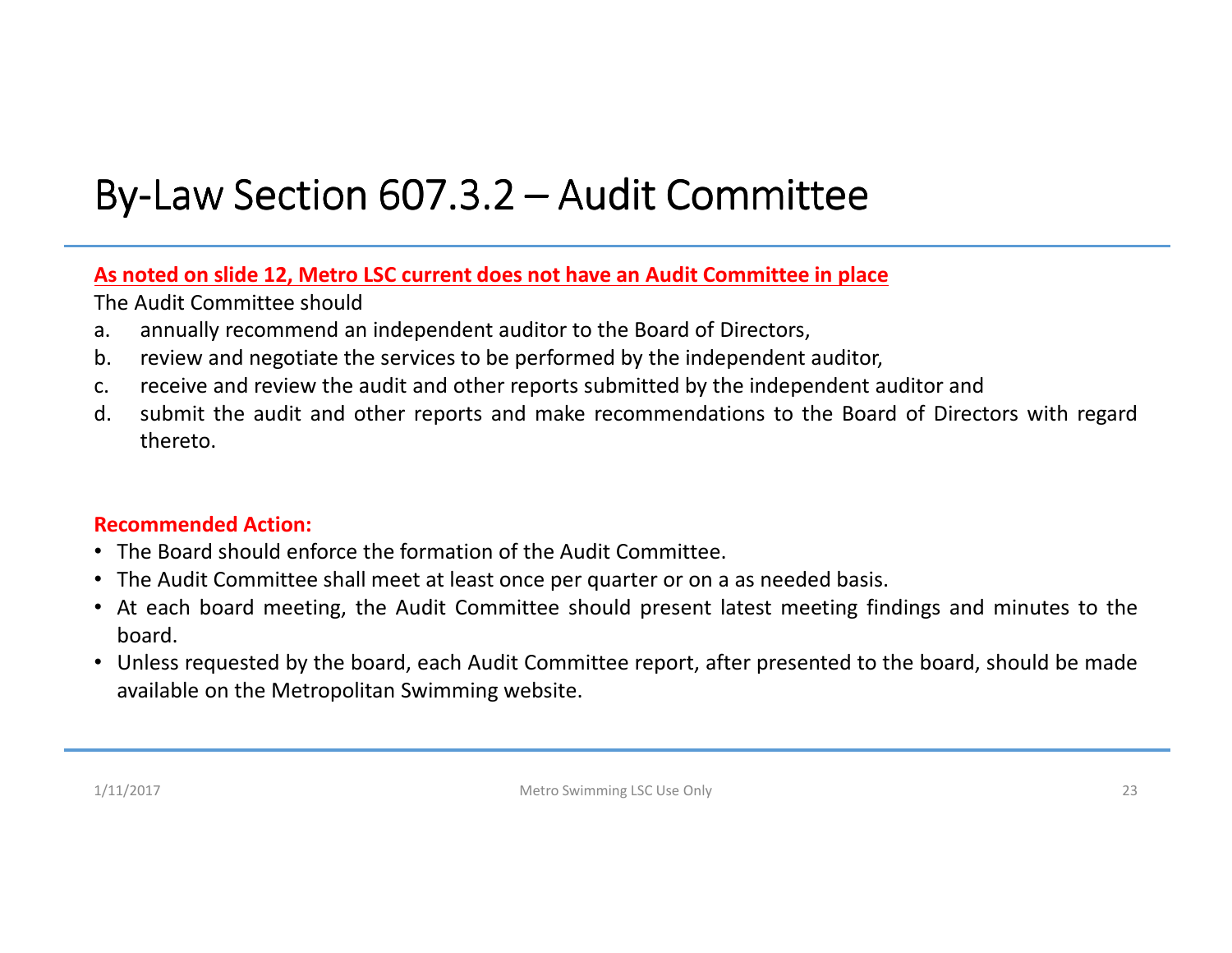### By-Law Section  $607.3.3 -$  Budget Committee

As noted on slide 13, we need adequate representation in the Budget Committee

Additional Representation needed:

- the Treasurer,
- the Senior Coach Representative,
- the Age Group Vice-Chair,
- the Senior Vice-Chair and
- <sup>a</sup> sufficient number of athletes appointed so as to constitute at least twenty percent (20%) of the voting membership of the Committee.

### **Recommended Action:**

- The Board should encourage and enforce <sup>a</sup> quorum at each committee meeting.
- The Budget Committee shall meet at least once per quarter or on <sup>a</sup> as needed basis.
- At each board meeting, the Budget Committee should present the latest meeting findings and minutes tothe board.
- Unless requested by the board, each Budget Committee report, after presented to the board, should be made available on the Metropolitan Swimming website
- No later than <sup>3</sup> business days after approval by the House of Delegate, the approved budget should be posted on the Metropolitan Swimming website.

1/11/2017

Metro Swimming LSC Use Only 24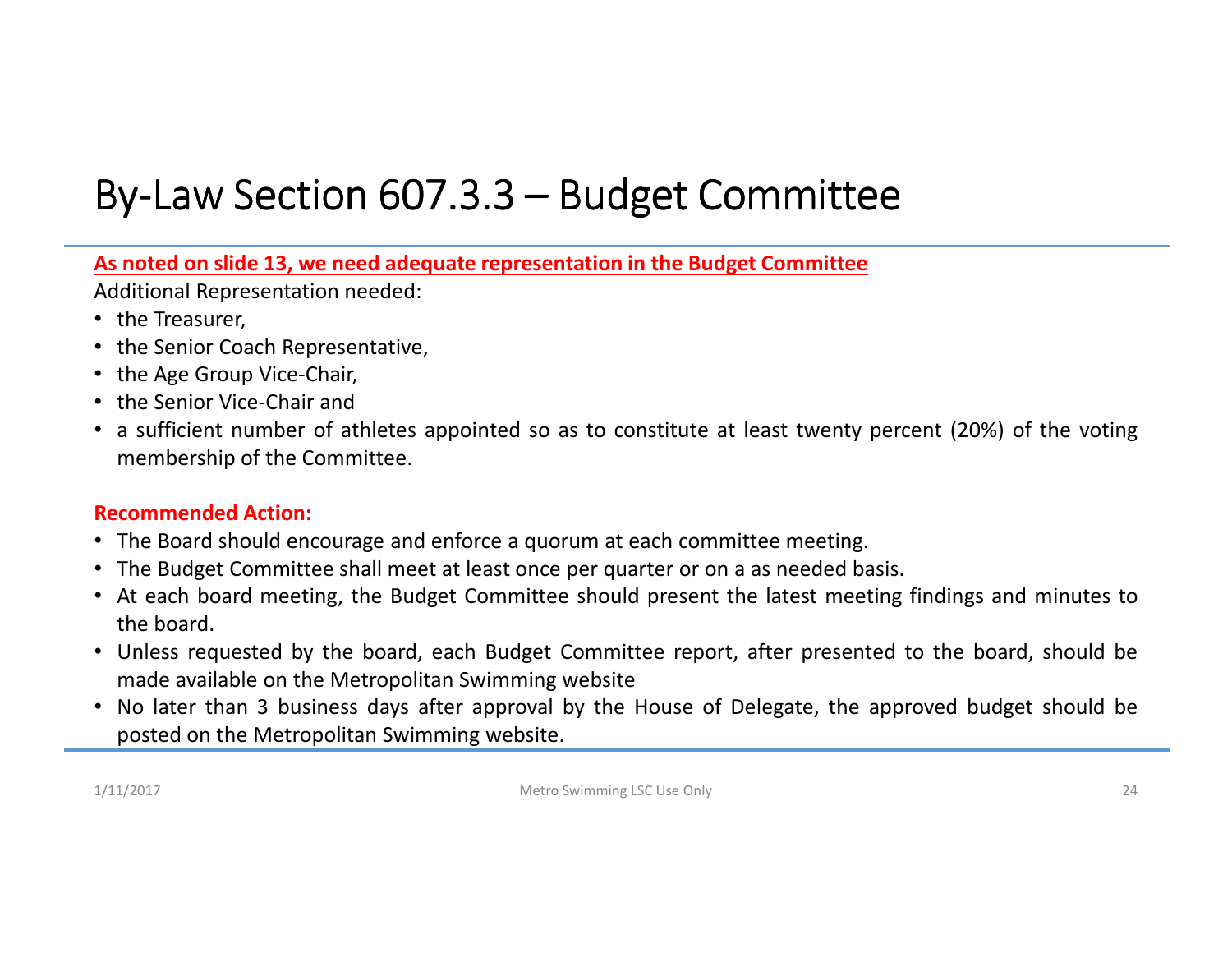### By-Law Section  $607.3.5$  – Finance Committee

As noted on slide 14, we need adequate representation in the Finance Committee

Additional Representation needed:

- the Treasurer
- <sup>a</sup> sufficient number of athletes appointed so as to constitute at least twenty percent (20%) of the voting membership of the Committee.

### **Recommended Action:**

- The Board should encourage and enforce <sup>a</sup> quorum at each committee meeting.
- The Finance Committee shall meet at least once per quarter or on <sup>a</sup> as needed basis.
- The Finance Committee should review the existing and recommend future execution of policy regarding the investment of Metro's working capital, funded reserves and endowment funds, within the guidelines, if any, established by the Board of Directors or the House of Delegates.
- At each board meeting, the Finance Committee should present latest meeting findings and minutes to the board.
- Unless requested by the board, each Finance Committee report, after presented to the board, should be made available on the Metropolitan Swimming website

1/11/2017

Metro Swimming LSC Use Only 25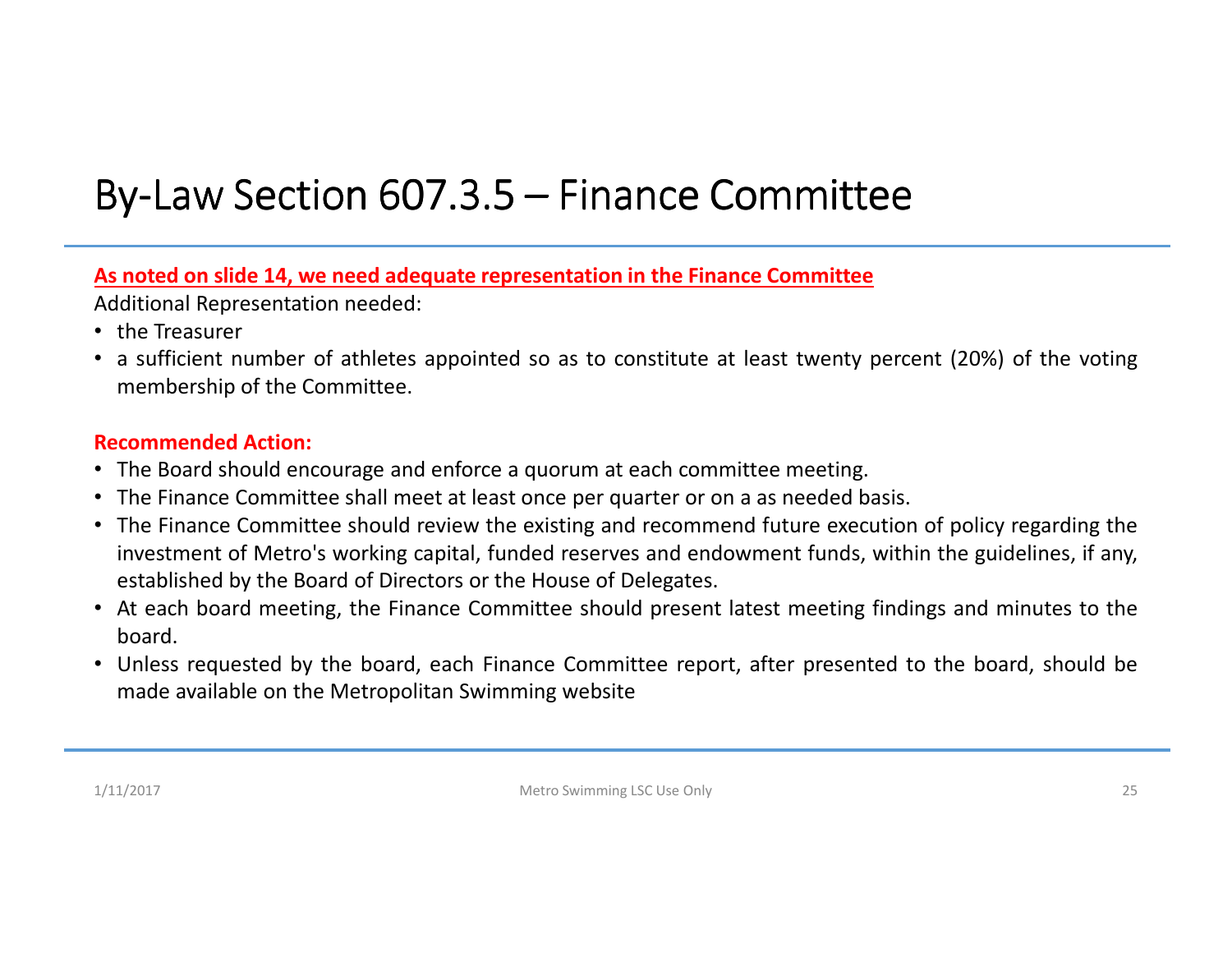## By-Law Section 607.3.7 - Personnel Committee

As noted on slide 15, we need adequate representation in the Personnel Committee

Additional Representation needed:

- the Administrative Vice-Chair,
- the Finance Vice-Chair and
- the Senior Athlete Representative.

- The Board should encourage and enforce <sup>a</sup> quorum at each committee meeting.
- At each board meeting, the Personnel Committee should present personnel activities to the board.
- Unless requested by the board, each Personnel Committee report after presented to the board should be available on the Metropolitan Swimming website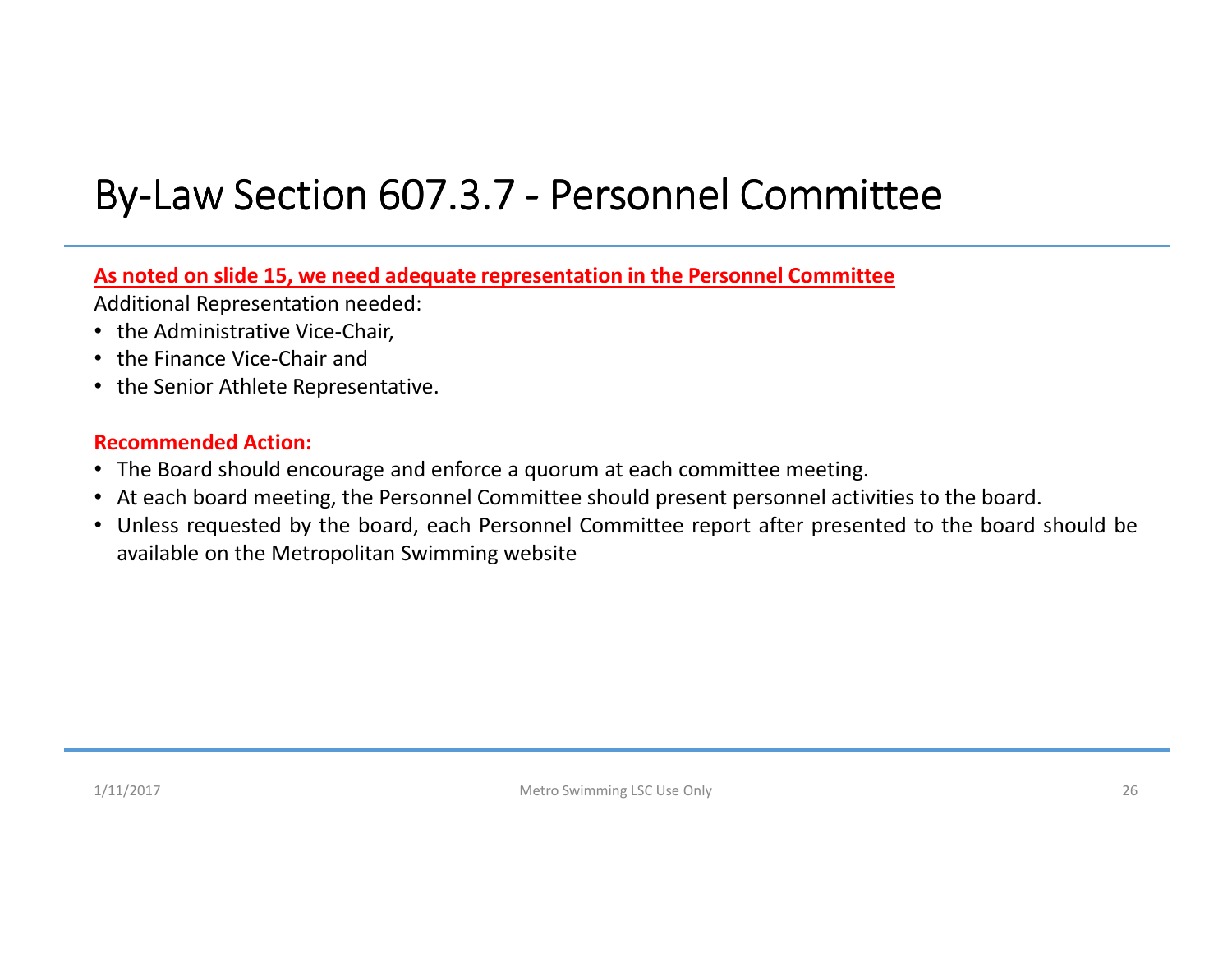### By-Law Section  $608.2$  – Financial and Tax Reports

<u>As noted on slide 16, the following should be submitted to USA Swimming national headquarter:</u>

- <sup>A</sup> copy of the annual closing Balance Sheet for the preceding fiscal year
- <sup>A</sup> copy of the annual Statement of Income and Expense for the preceding fiscal year
- Copies of any corresponding federal income tax return with the **annual audit report**

#### **Questions:**

- Has USA Swimming national headquarter submission changed?
- What have we been sending to USA Swimming?

- The Board should look into whether USA Swimming submittal has changed.
- The Board should request from the Secretary and review the submittals to USA Swimming for the past 3-5years, to ensure compliance with Metro LSC By-Law.
- Unless requested by the board, all submittals to USA Swimming national headquarter should be available onthe Metropolitan Swimming website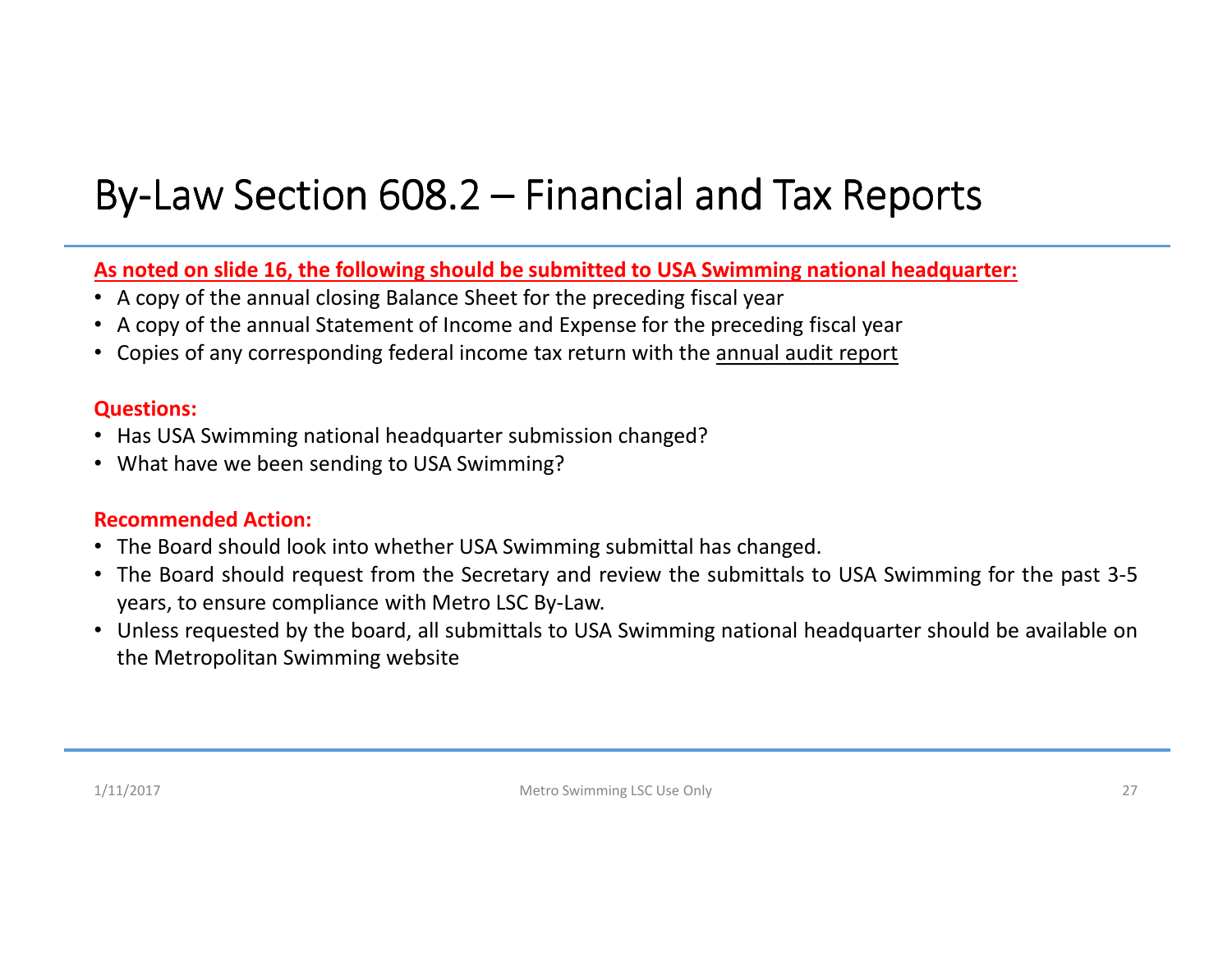### By-Law Section 608.5 - Annual Audit

### As noted on slide 17, annual audit is required by Metro LSC by-Law

As noted on slide 18, the board should enforce the formation of the audit committee*.*

- The Board should vote for an audit consisting of both internal audit and external audit.
- The Audit Committee shall recommend to the board whether to use an outside auditor, conduct internal audit(s) or <sup>a</sup> combination of both.
- The Audit Committee should recommend to the board the scope of the internal audits.
- For external audit, the Audit Committee should be responsible for the selection of the external auditor andthe scope of work involved.
- Prior to the selection, the Audit Committee shall present to the Board the selection process, provide detailed rationale with the selection and the cost range involved.
- After completion of any audit, the Audit Committee, after review and approval by the Board, shall make all audit recommendation(s) and result(s) available on the Metropolitan Swimming website.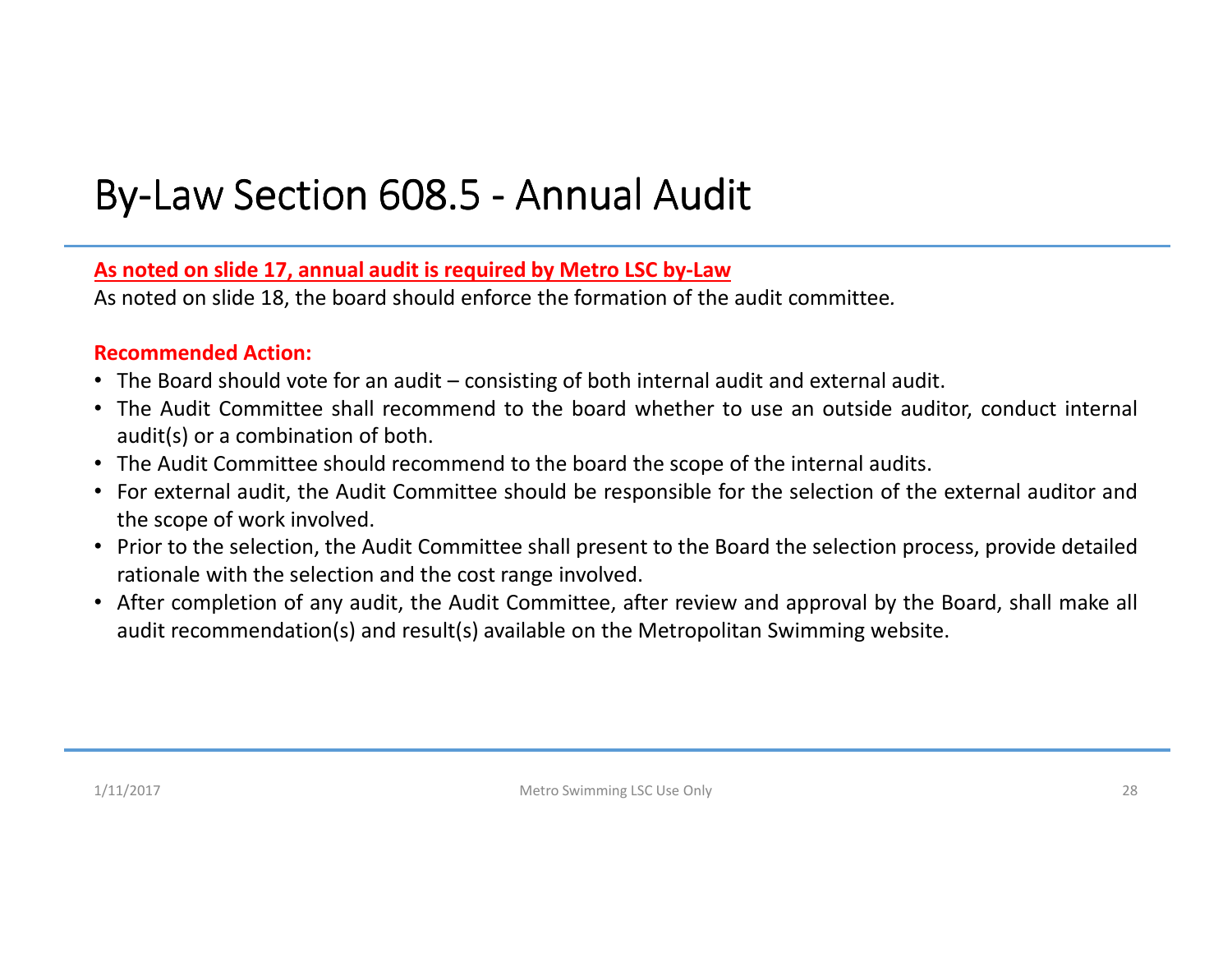Recommend FinanceBest PracticesforMetropolitan Swimming To Enhance Compliance withDefined By-Laws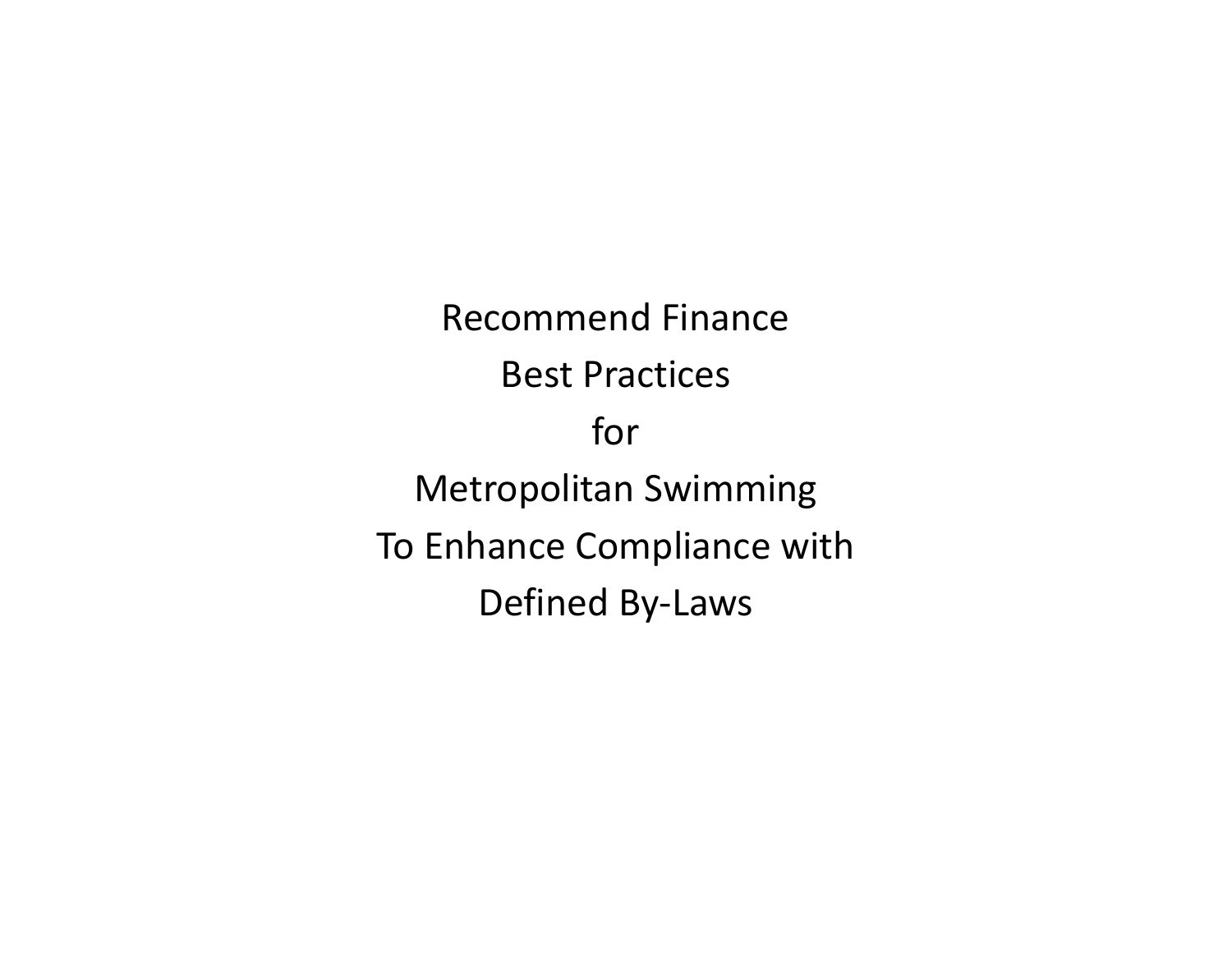### Goals of Best Practices

- Enhance Clarity Regarding the Roles and Responsibilities of
	- Treasurer
	- •Metro Office
	- Finance Vice Chair
	- Audit, Budget, Finance Committee
- Enhance Financial Transparency Monthly, Quarterly, Annually
	- Provide updated Metro Financial Instruments Balances Assets and Liabilities
	- Report on available Cash Balances in lieu of Bank Statements
	- Report on Investment Portfolio Balance, Position(s) and Maturity Date(s)
	- Report on Budget Variances (Estimates vs Actual)
- Enhance Internal Financial Controls
- Enhance Annual Audit
	- Internal and External Audit(s)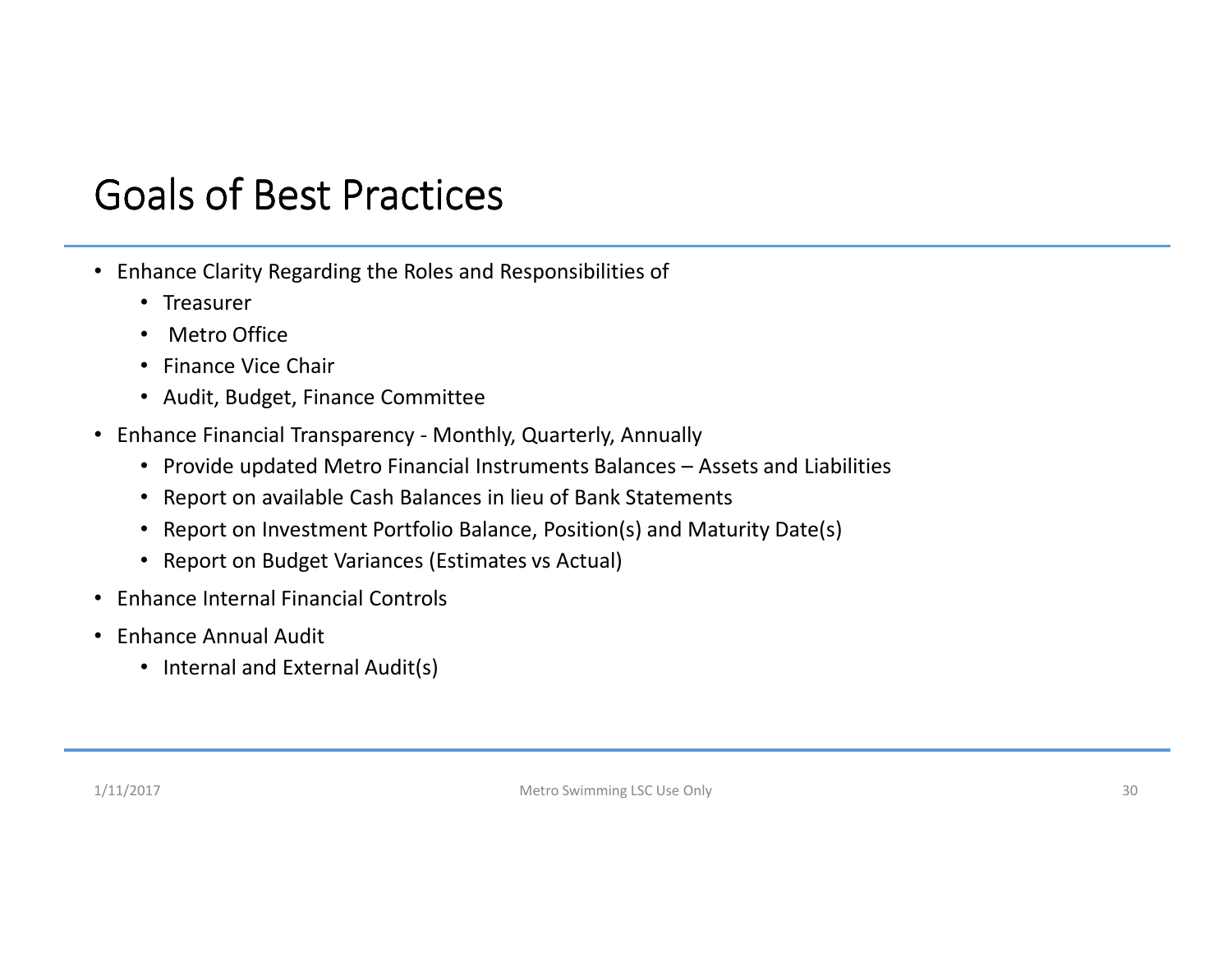### Summary of Recommended Best Practices

- **Treasurer Monthly Report** See slide #19
- **Finance, Audit and Budget Committees**
	- Formation of Audit Committee See slide #22
	- Additional of Representation to the Budget and Finance Committees See Slides #23-24
	- Encourage Periodic Committee Meetings See slides #22-27 Encourage the use of communications equipment (audio/video) for committee meetings Per By-Law Section 608.4

 PARTICIPATION THROUGH COMMUNICATIONS EQUIPMENT - Members of the Board of Directors or the Executive Committee may participate in meetings of the Board of Directors or the Executive Committee through conference telephone or similar equipment by means of which all persons participating in the meeting can hear each other at the same time. Participation by such means shall constitute presence inperson at <sup>a</sup> meeting.

- Present Committee Meeting Minutes to Board See slides #22-27
- **Internal Financial Controls -** See slides #19-28